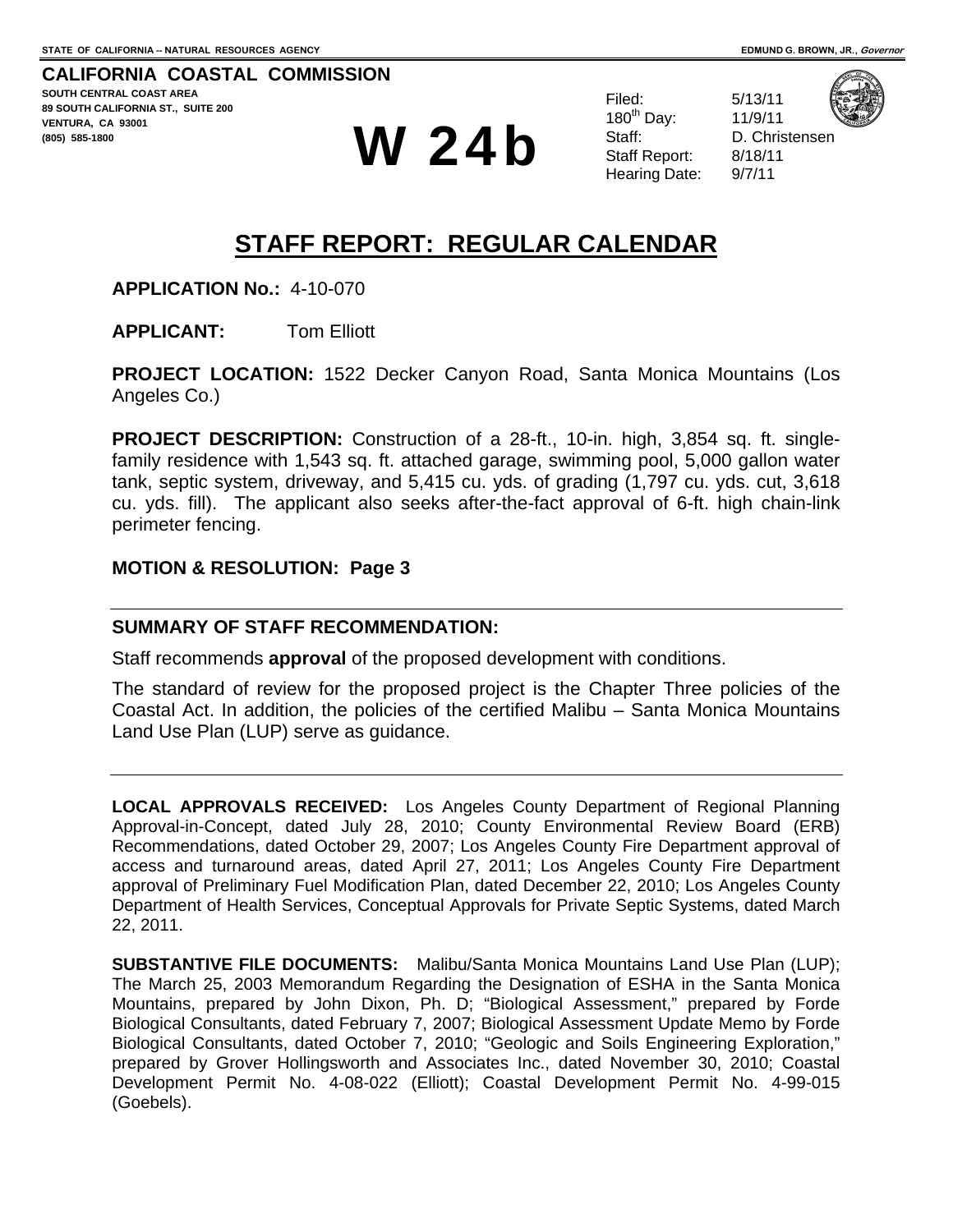# **Table of Contents**

| L.                                                 |                                                                                       |                                                                                                                                    |  |
|----------------------------------------------------|---------------------------------------------------------------------------------------|------------------------------------------------------------------------------------------------------------------------------------|--|
| Ш.                                                 |                                                                                       |                                                                                                                                    |  |
| Ш.                                                 |                                                                                       |                                                                                                                                    |  |
|                                                    | 1.<br>2.<br>3.<br>4.<br>5.<br>6.<br>7.<br>8.<br>9.<br>10.<br>11.<br>12.<br>13.<br>14. | Plans Conforming to Geotechnical Engineer's Recommendations 4<br>Interim Erosion Control Plans and Construction Responsibilities 5 |  |
| IV.                                                |                                                                                       |                                                                                                                                    |  |
| Α.<br>В.<br>C.<br>D.<br>Ε.<br>F.<br>G.<br>Η.<br>L. |                                                                                       |                                                                                                                                    |  |

# **EXHIBITS**

- Exhibit 1. Location Map
- Exhibit 2. Parcel Map
- Exhibit 3. Site Plan
- Exhibit 4. Floor Plans
- Exhibit 5. Elevations
- Exhibit 6. Aerial View
- Exhibit 7. LUP Sensitive Environmental Resources Map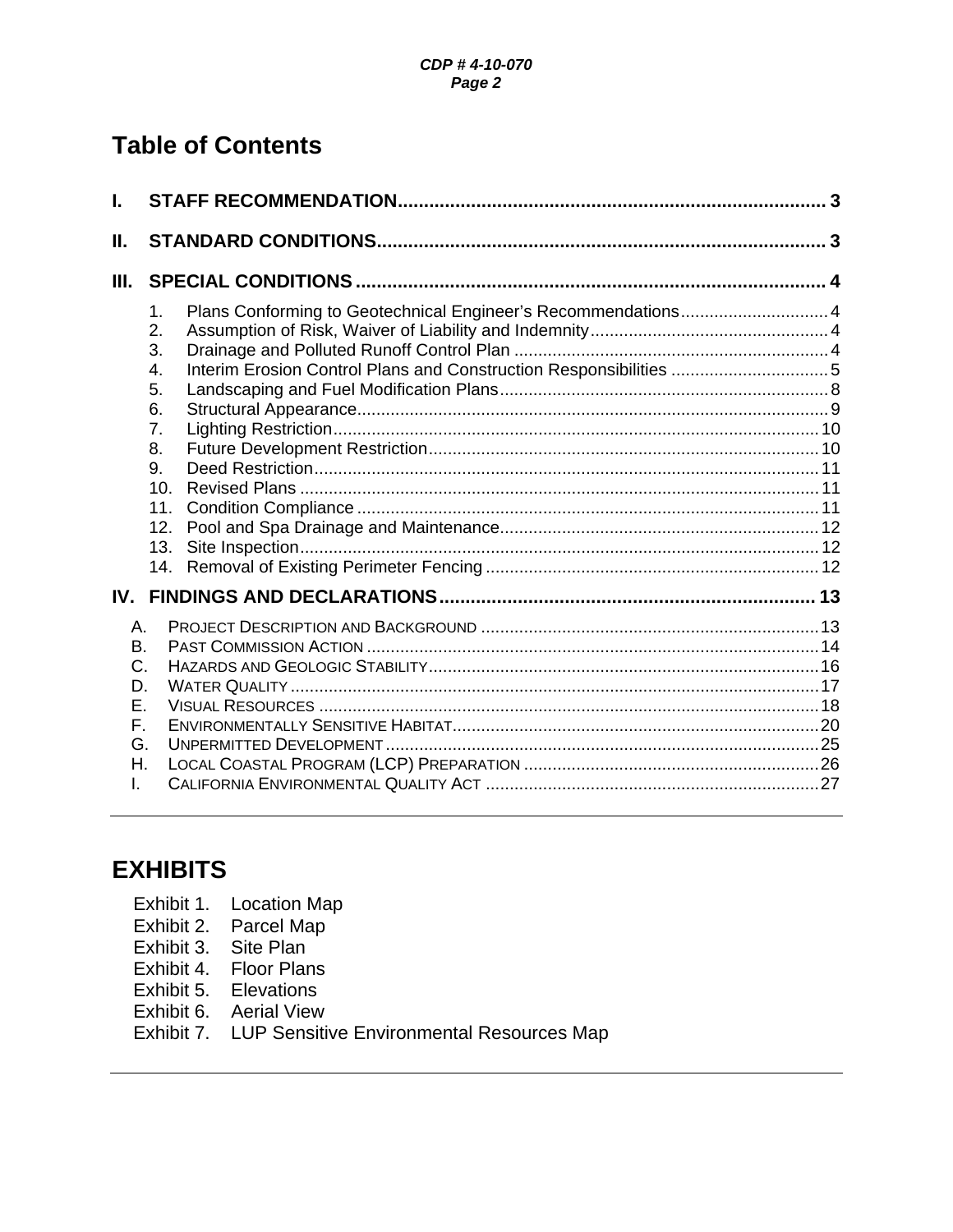# <span id="page-2-0"></span>**I. STAFF RECOMMENDATION**

The staff recommends that the Commission adopt the following resolution:

### **MOTION:** *I move that the Commission approve Coastal Development Permit No. 4-10-070 pursuant to the staff recommendation.*

## **STAFF RECOMMENDATION OF APPROVAL:**

Staff recommends a **YES** vote. Passage of this motion will result in approval of the permit as conditioned and adoption of the following resolution and findings. The motion passes only by affirmative vote of a majority of the Commissioners present.

## **RESOLUTION TO APPROVE THE PERMIT:**

The Commission hereby approves a coastal development permit for the proposed development and adopts the findings set forth below on grounds that the development as conditioned will be in conformity with the policies of Chapter 3 of the Coastal Act and will not prejudice the ability of the local government having jurisdiction over the area to prepare a Local Coastal Program conforming to the provisions of Chapter 3. Approval of the permit complies with the California Environmental Quality Act because either 1) feasible mitigation measures and/or alternatives have been incorporated to substantially lessen any significant adverse effects of the development on the environment, or 2) there are no further feasible mitigation measures or alternatives that would substantially lessen any significant adverse impacts of the development on the environment.

# <span id="page-2-1"></span>**II. STANDARD CONDITIONS**

**1. Notice of Receipt and Acknowledgment.** The permit is not valid and development shall not commence until a copy of the permit, signed by the permittee or authorized agent, acknowledging receipt of the permit and acceptance of the terms and conditions, is returned to the Commission office.

**2. Expiration.** If development has not commenced, the permit will expire two years from the date on which the Commission voted on the application. Development shall be pursued in a diligent manner and completed in a reasonable period of time. Application for extension of the permit must be made prior to the expiration date.

**3. Interpretation.** Any questions of intent or interpretation of any condition will be resolved by the Executive Director or the Commission.

**4. Assignment.** The permit may be assigned to any qualified person, provided assignee files with the Commission an affidavit accepting all terms and conditions of the permit.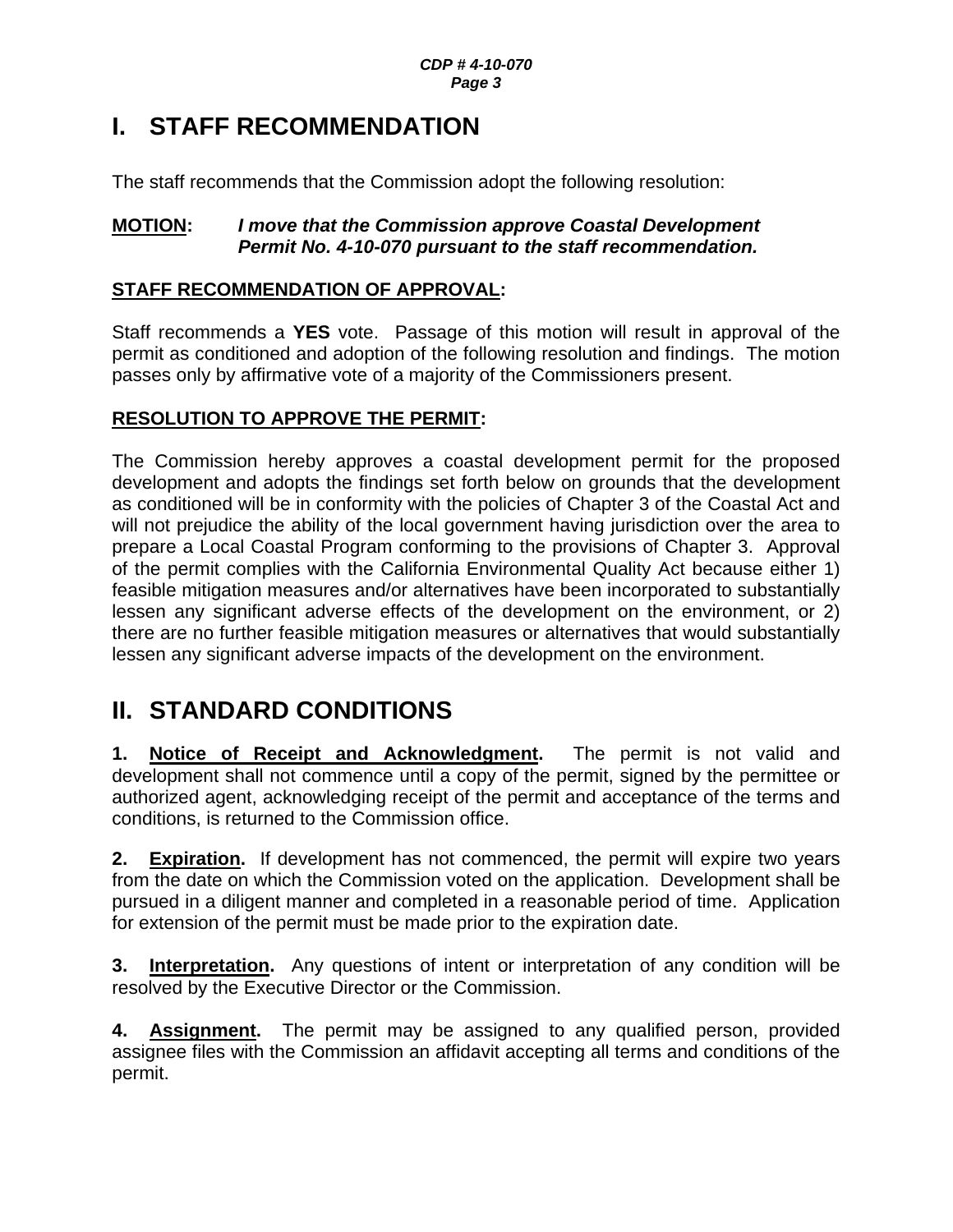#### *CDP # 4-10-070 Page 4*

**5. Terms and Conditions Run with the Land.** These terms and conditions shall be perpetual, and it is the intention of the Commission and the permittee to bind all future owners and possessors of the subject property to the terms and conditions.

# <span id="page-3-0"></span>**III. SPECIAL CONDITIONS**

## <span id="page-3-1"></span>**1. Plans Conforming to Geotechnical Engineer's Recommendations**

By acceptance of this permit, the applicant agrees to comply with the recommendations contained in all of the geology, geotechnical, and/or soils reports referenced as Substantive File Documents. These recommendations, including recommendations concerning foundations, sewage disposal, and drainage, shall be incorporated into all final design and construction plans, which must be reviewed and approved by the consultant prior to commencement of development.

The final plans approved by the consultant shall be in substantial conformance with the plans approved by the Commission relative to construction, grading, and drainage. Any substantial changes in the proposed development approved by the Commission that may be required by the consultant shall require amendment(s) to the permit(s) or new Coastal Development Permit(s).

## <span id="page-3-2"></span>**2. Assumption of Risk, Waiver of Liability and Indemnity**

By acceptance of this permit, the applicant acknowledges and agrees (i) that the site may be subject to hazards from wildfire and erosion; (ii) to assume the risks to the applicant and the property that is the subject of this permit of injury and damage from such hazards in connection with this permitted development; (iii) to unconditionally waive any claim of damage or liability against the Commission, its officers, agents, and employees for injury or damage from such hazards; and (iv) to indemnify and hold harmless the Commission, its officers, agents, and employees with respect to the Commission's approval of the project against any and all liability, claims, demands, damages, costs (including costs and fees incurred in defense of such claims), expenses, and amounts paid in settlement arising from any injury or damage due to such hazards.

## <span id="page-3-3"></span>**3. Drainage and Polluted Runoff Control Plan**

A. *Prior to issuance of the Coastal Development Permit*, the applicant shall submit for the review and approval of the Executive Director, two (2) copies of a final Drainage and Runoff Control Plan, including supporting calculations. The plan shall be prepared by a licensed civil engineer or qualified licensed professional and shall incorporate Best Management Practices (BMPs) including site design and source control measures designed to control pollutants and minimize the volume and velocity of stormwater and dry weather runoff leaving the developed site. In addition to the specifications above, the consulting civil engineer or qualified licensed professional shall certify in writing that the final Drainage and Runoff Control Plan is in substantial conformance with the following minimum requirements: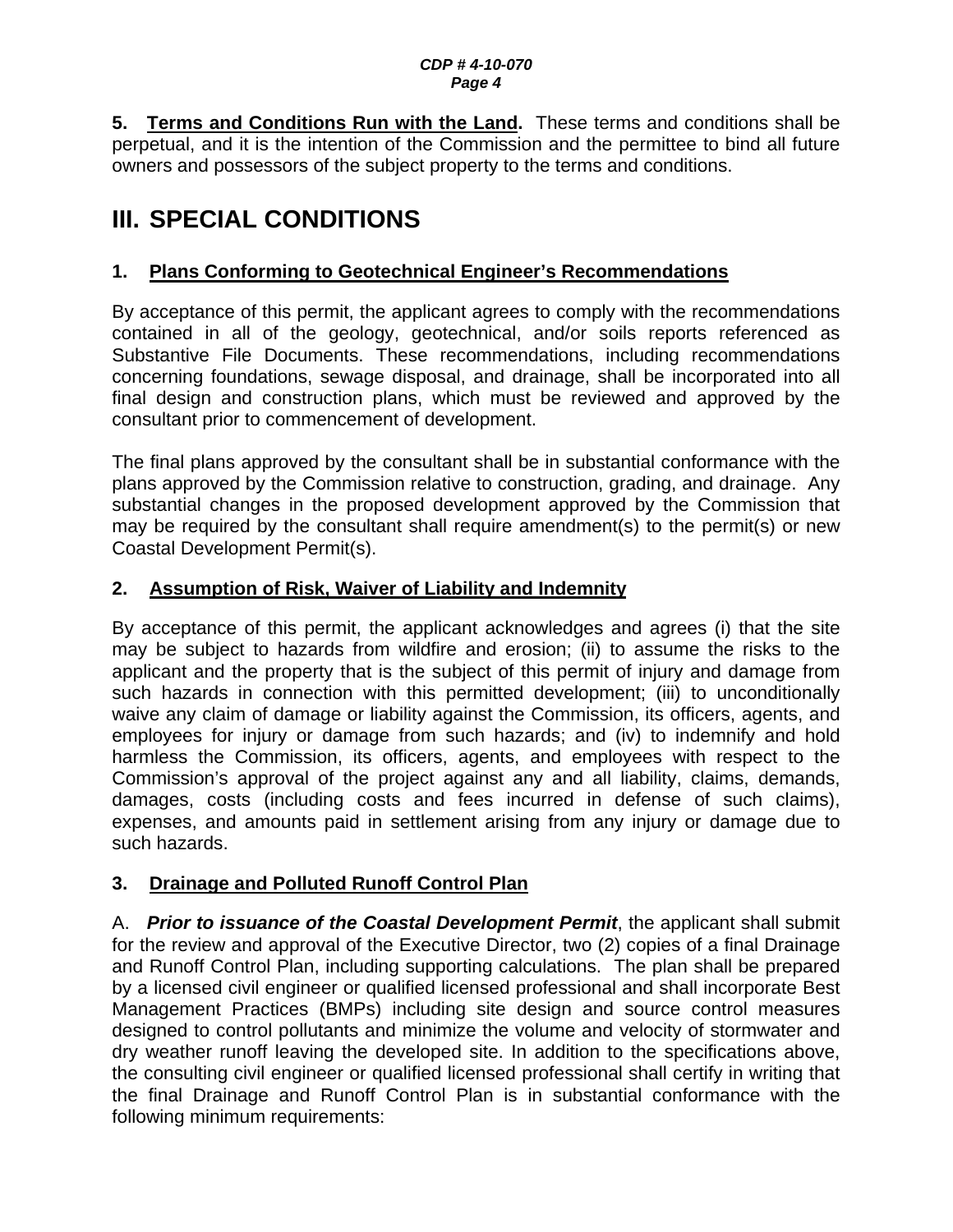- (1) BMPs should consist of site design elements and/or landscape based features or systems that serve to maintain site permeability, avoid directly connected impervious area and/or retain, infiltrate, or filter runoff from rooftops, driveways and other hardscape areas on site, where feasible. Examples of such features include but are not limited to porous pavement, pavers, rain gardens, vegetated swales, infiltration trenches, cisterns.
- (2) Landscaping materials shall consist primarily of native or other low-maintenance plant selections which have low water and chemical treatment demands consistent with **Special Condition 5, Landscaping and Fuel Modification Plans**. An efficient irrigation system designed based on hydrozones and utilizing drip emitters or micro-sprays or other efficient design should be utilized for any landscaping requiring water application.
- (3) All slopes should be stabilized in accordance with provisions contained in the Landscaping and/or Erosion and Sediment Control Conditions for this Coastal Development Permit.
- (4) Runoff shall be conveyed off site in a non-erosive manner. Energy dissipating measures shall be installed at the terminus of outflow drains.
- (5) For projects located on a hillside, slope, or which may otherwise be prone to instability, final drainage plans should be approved by the project consulting geotechnical engineer.
- (6) Should any of the project's surface or subsurface drainage/filtration structures or other BMPs fail or result in increased erosion, the applicant/landowner or successor-in-interest shall be responsible for any necessary repairs to the drainage/filtration system or BMPs and restoration of the eroded area. Should repairs or restoration become necessary, prior to the commencement of such repair or restoration work, the applicant shall submit a repair and restoration plan to the Executive Director to determine if an amendment or new coastal development permit is required to authorize such work.

B. The final Drainage and Runoff Control Plan shall be in conformance with the site/ development plans approved by the Coastal Commission. Any changes to the Coastal Commission approved site/development plans required by the consulting civil engineer, or qualified licensed professional or engineering geologist shall be reported to the Executive Director. No changes to the Coastal Commission approved final site/development plans shall occur without an amendment to the coastal development permit, unless the Executive Director determines that no amendment is required.

### <span id="page-4-0"></span>**4. Interim Erosion Control Plans and Construction Responsibilities**

A. *Prior to the issuance of the Coastal Development Permit*, the applicant shall submit to the Executive Director an Interim Erosion Control and Construction Best Management Practices plan, prepared by licensed civil engineer or qualified water quality professional. The consulting civil engineer/water quality professional shall certify in writing that the Interim Erosion Control and Construction Best Management Practices (BMPs) plan is in conformance with the following requirements: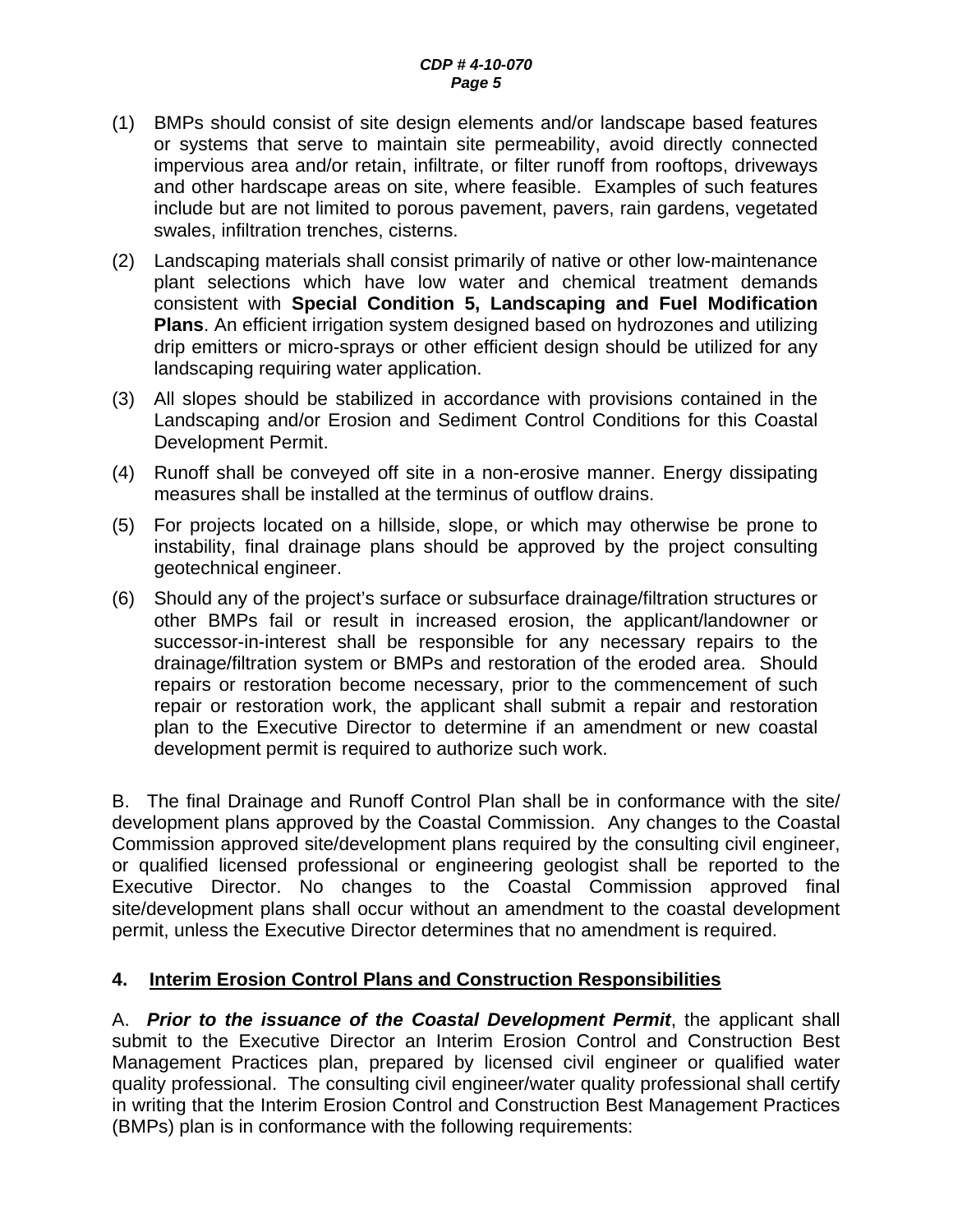- 1. Erosion Control Plan
- (a) The plan shall delineate the areas to be disturbed by grading or construction activities and shall include any temporary access roads, staging areas and stockpile areas. The natural areas on the site shall be clearly delineated on the plan and on-site with fencing or survey flags.
- (b) Include a narrative report describing all temporary run-off and erosion control measures to be used during construction.
- (c) The plan shall identify and delineate on a site or grading plan the locations of all temporary erosion control measures.
- (d) The plan shall specify that should grading take place during the rainy season (November 1 – March 31) the applicant shall install or construct temporary sediment basins (including debris basins, desilting basins or silt traps); temporary drains and swales; sand bag barriers; silt fencing; stabilize any stockpiled fill with geofabric covers or other appropriate cover; install geotextiles or mats on all cut or fill slopes; and close and stabilize open trenches as soon as possible.
- (e) The erosion control measures shall be required on the project site prior to or concurrent with the initial grading operations and maintained throughout the development process to minimize erosion and sediment from runoff waters during construction. All sediment should be retained on-site, unless removed to an appropriate, approved dumping location either outside of the coastal zone or within the coastal zone to a site permitted to receive fill.
- (f) The plan shall also include temporary erosion control measures should grading or site preparation cease for a period of more than 30 days, including but not limited to: stabilization of all stockpiled fill, access roads, disturbed soils and cut and fill slopes with geotextiles and/or mats, sand bag barriers, silt fencing; temporary drains and swales and sediment basins. The plans shall also specify that all disturbed areas shall be seeded with native grass species and include the technical specifications for seeding the disturbed areas. These temporary erosion control measures shall be monitored and maintained until grading or construction operations resume.
- 2. Construction Best Management Practices
- (a) No demolition or construction materials, debris, or waste shall be placed or stored where it may enter sensitive habitat, receiving waters or a storm drain, or be subject to wave, wind, rain, or tidal erosion and dispersion.
- (b) No demolition or construction equipment, materials, or activity shall be placed in or occur in any location that would result in impacts to environmentally sensitive habitat areas, streams, wetlands or their buffers.
- (c) Any and all debris resulting from demolition or construction activities shall be removed from the project site within 24 hours of completion of the project.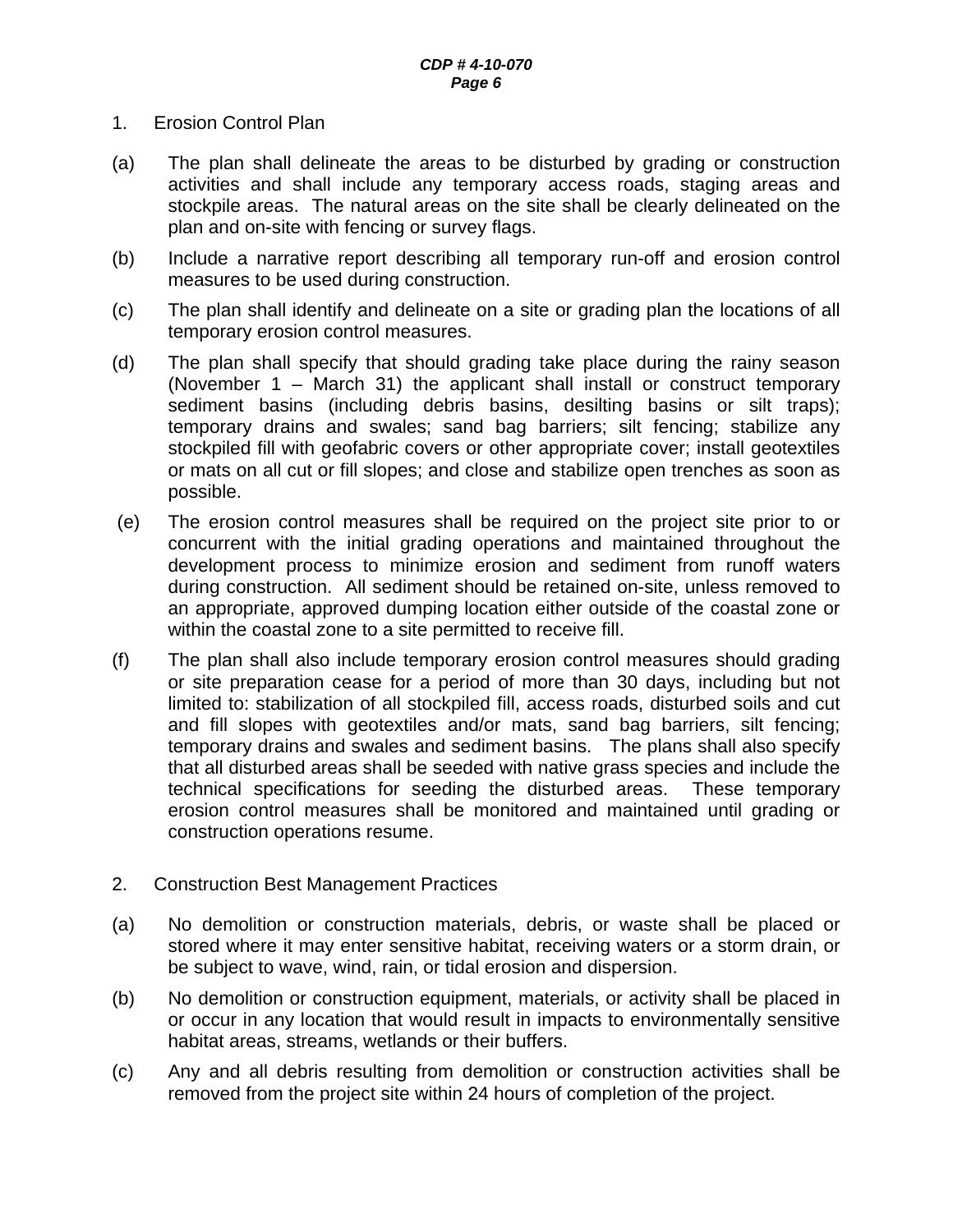- (d) Demolition or construction debris and sediment shall be removed from work areas each day that demolition or construction occurs to prevent the accumulation of sediment and other debris that may be discharged into coastal waters.
- (e) All trash and debris shall be disposed in the proper trash and recycling receptacles at the end of every construction day.
- (f) The applicant shall provide adequate disposal facilities for solid waste, including excess concrete, produced during demolition or construction.
- (g) Debris shall be disposed of at a legal disposal site or recycled at a recycling facility. If the disposal site is located in the coastal zone, a coastal development permit or an amendment to this permit shall be required before disposal can take place unless the Executive Director determines that no amendment or new permit is legally required.
- (h) All stock piles and construction materials shall be covered, enclosed on all sides, shall be located as far away as possible from drain inlets and any waterway, and shall not be stored in contact with the soil.
- (i) Machinery and equipment shall be maintained and washed in confined areas specifically designed to control runoff. Thinners or solvents shall not be discharged into sanitary or storm sewer systems.
- (j) The discharge of any hazardous materials into any receiving waters shall be prohibited.
- (k) Spill prevention and control measures shall be implemented to ensure the proper handling and storage of petroleum products and other construction materials. Measures shall include a designated fueling and vehicle maintenance area with appropriate berms and protection to prevent any spillage of gasoline or related petroleum products or contact with runoff. The area shall be located as far away from the receiving waters and storm drain inlets as possible.
- (l) Best Management Practices (BMPs) and Good Housekeeping Practices (GHPs) designed to prevent spillage and/or runoff of demolition or construction-related materials, and to contain sediment or contaminants associated with demolition or construction activity, shall be implemented prior to the on-set of such activity
- (m) All BMPs shall be maintained in a functional condition throughout the duration of construction activity.

B. The final Interim Erosion Control and Construction Best Management Practices plan, shall be in conformance with the site/ development plans approved by the Coastal Commission. Any changes to the Coastal Commission approved site/development plans required by the consulting civil engineer/water quality professional shall be reported to the Executive Director. No changes to the Coastal Commission approved final site/development plans shall occur without an amendment to the coastal development permit, unless the Executive Director determines that no amendment is required.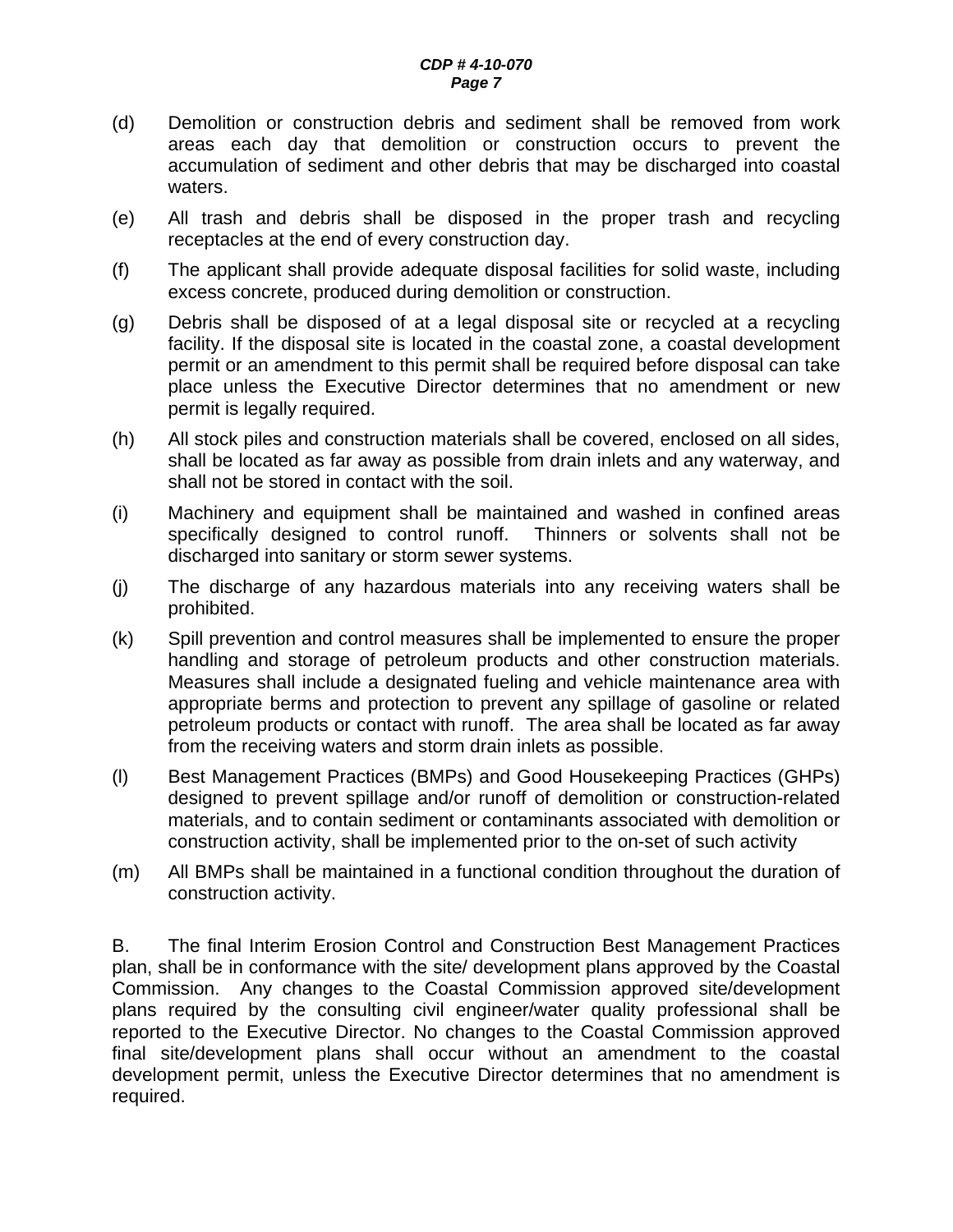#### <span id="page-7-0"></span>**5. Landscaping and Fuel Modification Plans**

**Prior to issuance of the Coastal Development Permit**, the applicant shall submit two sets of landscaping and fuel modification plans, prepared by a licensed landscape architect or a qualified resource specialist. The consulting landscape architect or qualified landscape professional shall certify in writing that the final Landscape and Fuel Modification plans are in conformance with the following requirements:

### **A) Landscaping Plan**

- (1) All graded & disturbed areas on the subject site shall be planted and maintained for erosion control purposes within thirty (30) days of receipt of the certificate of occupancy for the residence. To minimize the need for irrigation all landscaping shall consist primarily of native/drought resistant plants, as listed by the California Native Plant Society, Santa Monica Mountains Chapter, in their document entitled Recommended List of Plants for Landscaping in the Santa Monica Mountains, dated February 5, 1996. All native plant species shall be of local genetic stock. No plant species listed as problematic and/or invasive by the California Native Plant Society ([http://www.CNPS.org/](http://www.cnps.org/)), the California Invasive Plant Council (formerly the California Exotic Pest Plant Council) ([http://www.cal](http://www.cal-ipc.org/)[ipc.org/](http://www.cal-ipc.org/)), or as may be identified from time to time by the State of California shall be employed or allowed to naturalize or persist on the site. No plant species listed as a "noxious weed" by the State of California or the U.S. Federal Government shall be utilized within the property.
- (2) All cut and fill slopes shall be stabilized with planting at the completion of final grading. Planting should be of native plant species indigenous to the Santa Monica Mountains using accepted planting procedures, consistent with fire safety requirements. All native plant species shall be of local genetic stock. Such planting shall be adequate to provide 90 percent coverage within two (2) years, and this requirement shall apply to all disturbed soils;
- (3) Plantings will be maintained in good growing condition throughout the life of the project and, whenever necessary, shall be replaced with new plant materials to ensure continued compliance with applicable landscape requirements;
- (4) Rodenticides containing any anticoagulant compounds (including, but not limited to, Warfarin, Brodifacoum, Bromadiolone or Diphacinone) shall not be used.
- (5) Fencing of the entire property is prohibited. Fencing shall extend no further than Zone B (irrigated zone) of the Fire Department-approved Fuel Modification Plan. The fencing type and location shall be illustrated on the landscape plan. Fencing shall also be subject to the color requirements outlined in **Special Condition [6](#page-8-0), Structural Appearance**, below.

### **B) Fuel Modification Plans**

Vegetation within 20 feet of the proposed house may be removed to mineral earth, vegetation within a 200-foot radius of the main structure may be selectively thinned in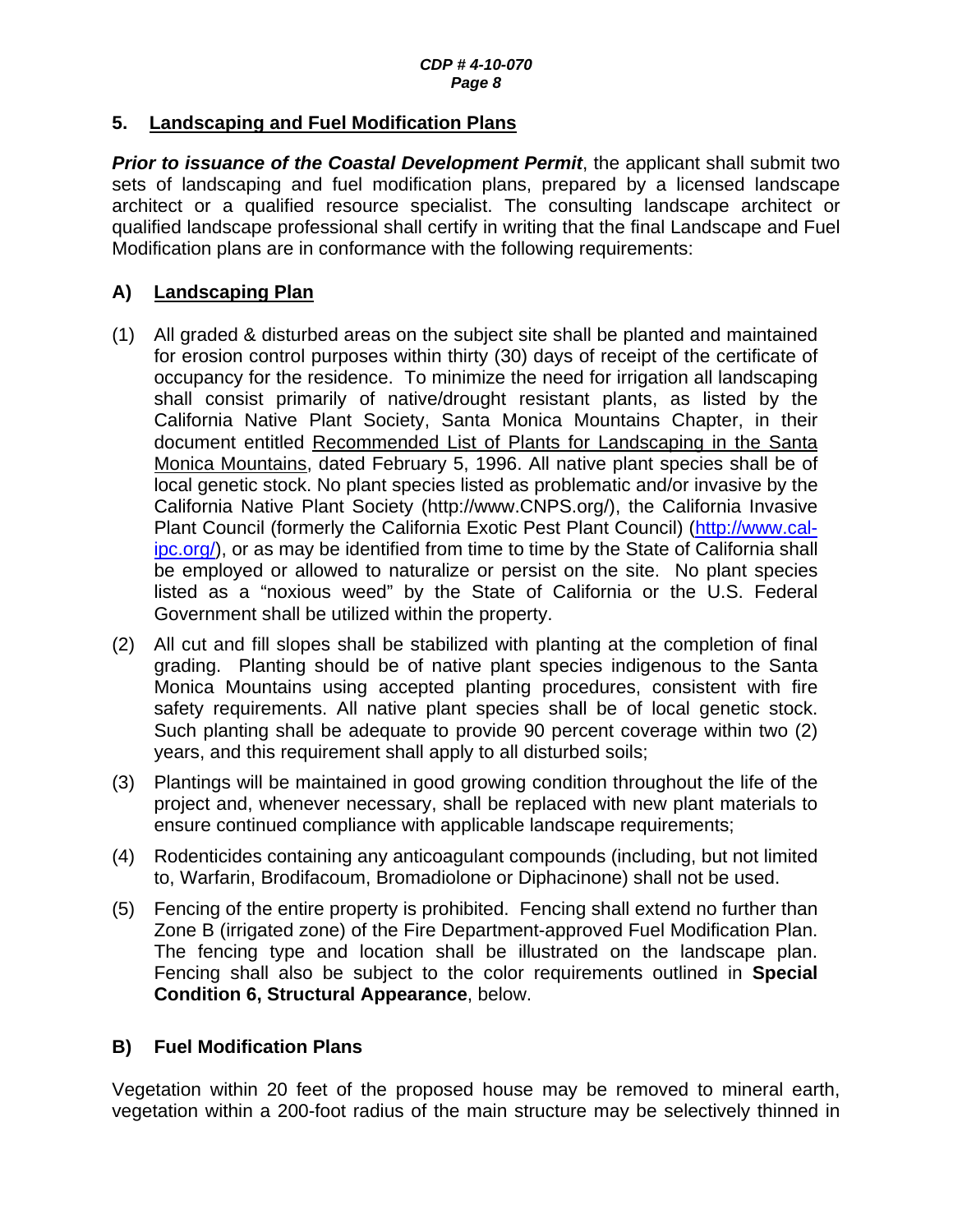order to reduce fire hazard. However, such thinning shall only occur in accordance with an approved long-term fuel modification plan submitted pursuant to this special condition. The fuel modification plan shall include details regarding the types, sizes and location of plant materials to be removed, and how often thinning is to occur. In addition, the applicant shall submit evidence that the fuel modification plan has been reviewed and approved by the Forestry Department of Los Angeles County. Irrigated lawn, turf and ground cover planted within the twenty foot radius of the proposed house shall be selected from the most drought tolerant species or subspecies, or varieties suited to the Mediterranean climate of the Santa Monica Mountains.

### **C) Conformance with Coastal Commission Approved Site/Development Plans**

The Permittee shall undertake development in accordance with the final Landscape and Fuel Modification Plans. The final Landscape and Fuel Modification Plans shall be in conformance with the site/development plans approved by the Coastal Commission. Any changes to the Coastal Commission approved site/development plans shall be reported to the Executive Director. No changes to the Coastal Commission approved final site/development plans shall occur without an amendment to the coastal development permit, unless the Executive Director determines that no amendment is legally required.

### **D) Monitoring**

Three years from the date of the receipt of the Certificate of Occupancy for the residence the applicant shall submit to the Executive Director, a landscape monitoring report, prepared by a licensed Landscape Architect or qualified Resource Specialist, that certifies the on-site landscaping is in conformance with the landscape plan approved pursuant to this Special Condition. The monitoring report shall include photographic documentation of plant species and plant coverage.

If the landscape monitoring report indicates the landscaping is not in conformance with or has failed to meet the requirements specified in this condition, the applicant, or successors in interest, shall submit, within 30 days of the date of the monitoring report, a revised or supplemental landscape plan, certified by a licensed Landscape Architect or a qualified Resource Specialist, that specifies additional or supplemental landscaping measures to remediate those portions of the original plan that have failed or are not in conformance with the original approved plan. This remedial landscaping plan shall be implemented within 30 days of the date of the final supplemental landscaping plan and remedial measures shall be repeated as necessary to meet the requirements of this condition.

#### <span id="page-8-0"></span>**6. Structural Appearance**

*Prior to issuance of the Coastal Development Permit*, the applicant shall submit for the review and approval of the Executive Director, a color palette and material specifications for the outer surface of all structures authorized by the approval of this Coastal Development Permit. The palette samples shall be presented in a format not to exceed  $8\frac{1}{2}$ " x 11" x  $\frac{1}{2}$ " in size. The palette shall include the colors proposed for the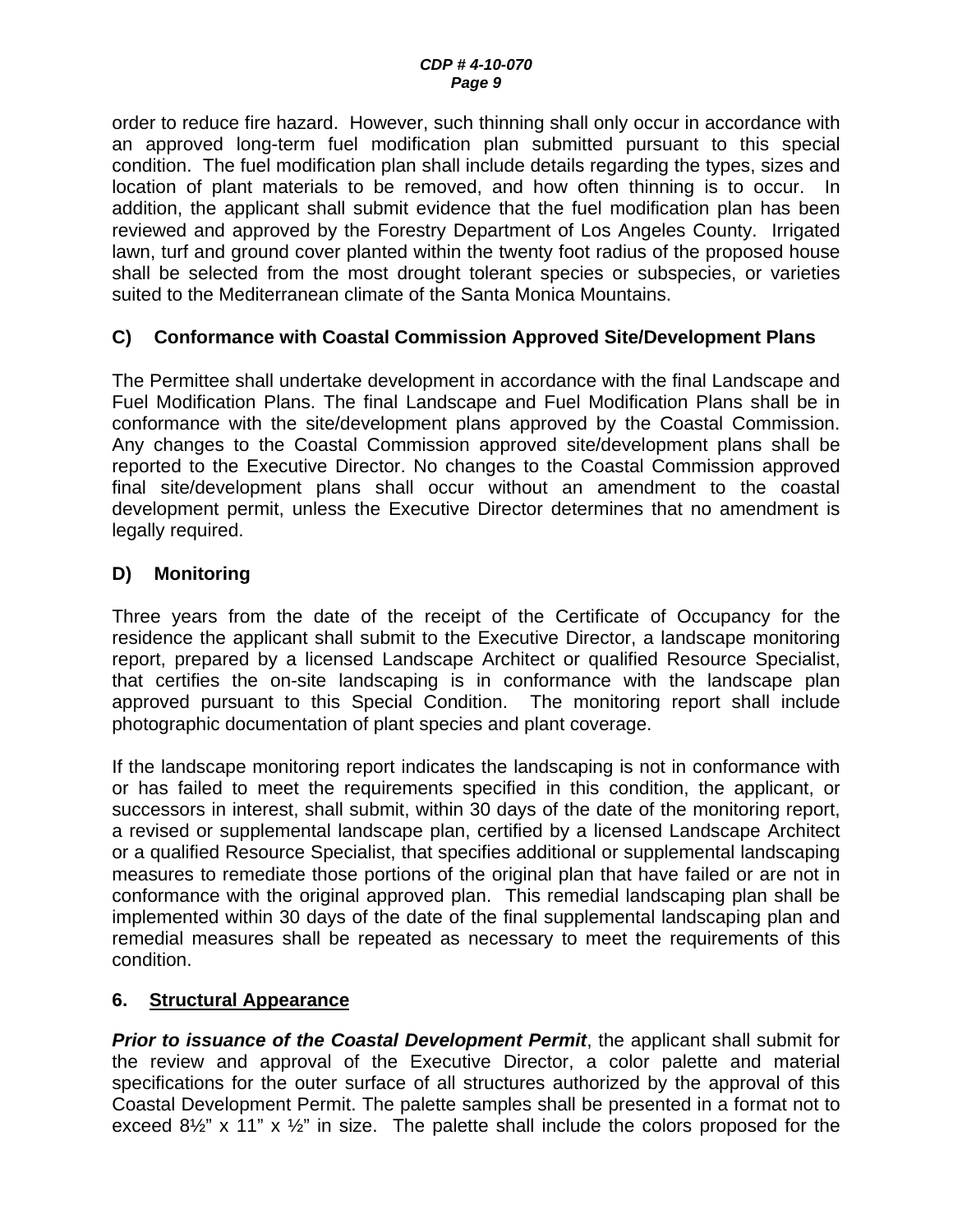roofs, trims, exterior surfaces, driveways, retaining walls, and other structures authorized by this permit. Acceptable colors shall be limited to colors compatible with the surrounding environment (earth tones) including shades of green, brown and gray with no white or light shades and no bright tones. All windows shall be comprised of non-glare glass.

The approved structures shall be colored with only the colors and window materials authorized pursuant to this special condition. Alternative colors or materials for future repainting or resurfacing or new windows may only be applied to the structures authorized by this Coastal Development Permit if such changes are specifically authorized by the Executive Director as complying with this special condition.

### <span id="page-9-0"></span>**7. Lighting Restriction**

A. The only outdoor night lighting allowed on the subject parcel is limited to the following:

- (1) The minimum necessary to light walkways used for entry and exit to the structures, including parking areas on the site. This lighting shall be limited to fixtures that do not exceed two feet in height above finished grade, are directed downward and generate the same or less lumens equivalent to those generated by a 60 watt incandescent bulb, unless a greater number of lumens is authorized by the Executive Director.
- (2) Security lighting attached to the residence and garage shall be controlled by motion detectors and is limited to same or less lumens equivalent to those generated by a 60-watt incandescent bulb.
- (3) The minimum necessary to light the entry area to the driveway with the same or less lumens equivalent to those generated by a 60-watt incandescent bulb.

B. No lighting around the perimeter of the site and no lighting for aesthetic purposes is allowed.

#### <span id="page-9-1"></span>**8. Future Development Restriction**

This permit is only for the development described in this Coastal Development Permit. Pursuant to Title 14 California Code of Regulations section 13250(b)(6), the exemptions otherwise provided in Public Resources Code section 30610(a) shall not apply to the development governed by this Coastal Development Permit. Accordingly, any future structures, future improvements, or change of use to the permitted structures authorized by this permit, including but not limited to, any grading, clearing or other disturbance of vegetation other than as provided for in the approved landscape plan prepared pursuant to **Special Condition 5, Landscaping and Fuel Modification Plans,** shall require an amendment to this Coastal Development Permit from the Commission or shall require an additional coastal development permit from the Commission or from the applicable certified local government.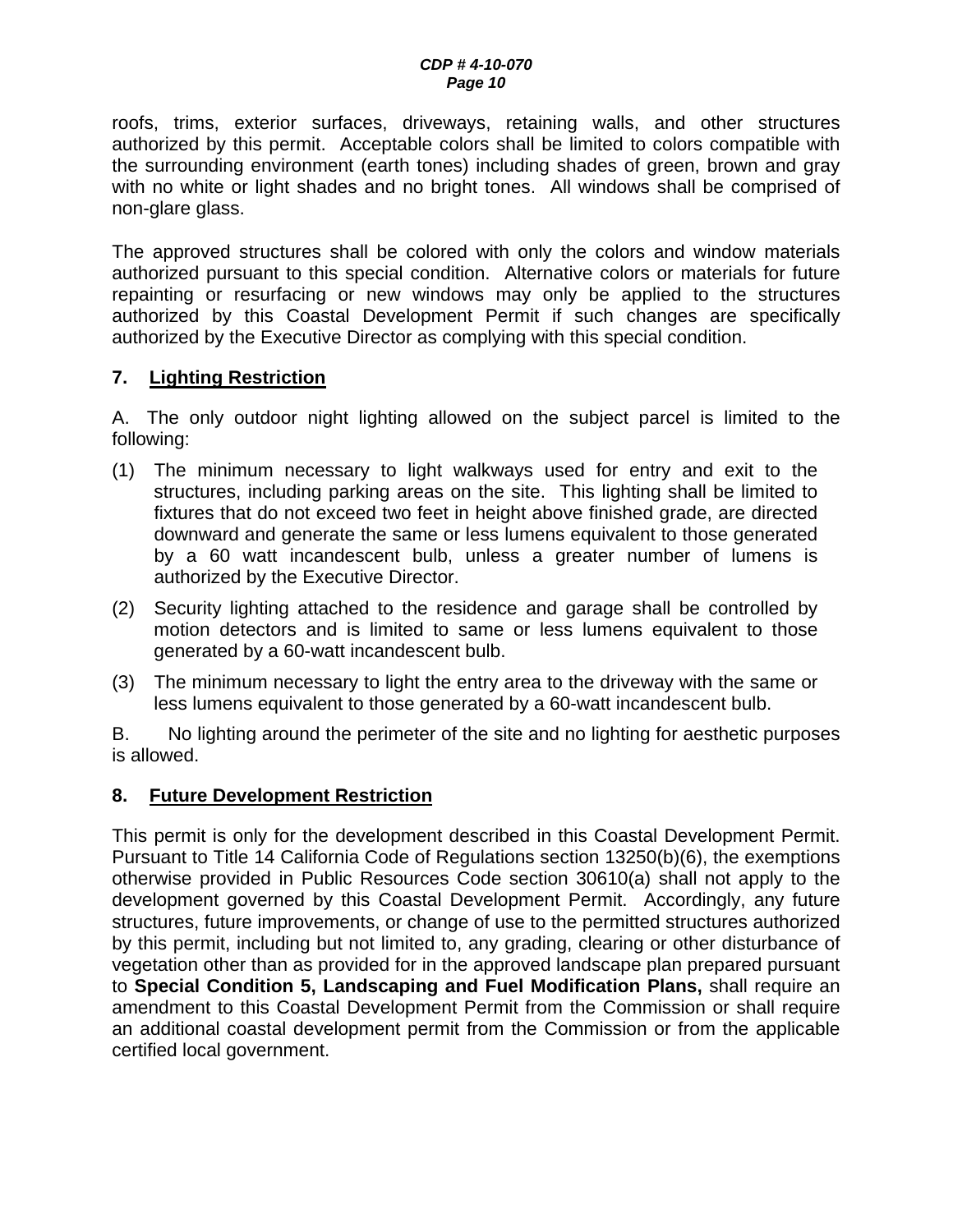#### <span id="page-10-0"></span>**9. Deed Restriction**

*Prior to issuance of the Coastal Development Permit*, the applicant shall submit to the Executive Director for review and approval documentation demonstrating that the applicant has executed and recorded against the parcel(s) governed by this permit a deed restriction, in a form and content acceptable to the Executive Director: (1) indicating that, pursuant to this permit, the California Coastal Commission has authorized development on the subject property, subject to terms and conditions that restrict the use and enjoyment of that property; and (2) imposing the Special Conditions of this permit as covenants, conditions and restrictions on the use and enjoyment of the Property. The deed restriction shall include a legal description of the entire parcel or parcels governed by this permit. The deed restriction shall also indicate that, in the event of an extinguishment or termination of the deed restriction for any reason, the terms and conditions of this permit shall continue to restrict the use and enjoyment of the subject property so long as either this permit or the development it authorizes, or any part, modification, or amendment thereof, remains in existence on or with respect to the subject property.

### <span id="page-10-1"></span>**10. Revised Plans**

A. *Prior to issuance of the Coastal Development Permit*, the applicant shall submit, for the review and approval of the Executive Director, two (2) sets of final revised project plans. All plans must be drawn to scale with dimensions shown. The final revised project plans and project description shall reflect the following:

- (1) Removal of existing perimeter fencing.
- (2) Any proposed fencing shall extend no further than Zone B (irrigated zone extending 100 feet from approved structure) of the Fire Department-approved Fuel Modification Plan.

B. The Permittee shall undertake development in accordance with the final approved plans. Any proposed changes to the approved final plans shall be reported to the Executive Director. No changes to the approved final plans shall occur without a Coastal Commission - approved amendment to the coastal development permit, unless the Executive Director determines that no amendment is legally required.

#### <span id="page-10-2"></span>**11. Condition Compliance**

Within 180 days of Commission action on this coastal development permit application, or within such additional time as the Executive Director may grant for good cause, the applicant shall satisfy all requirements specified in the conditions hereto that the applicant is required to satisfy prior to issuance of this permit. Failure to comply with this requirement may result in the expiration of this coastal permit approval and the institution of enforcement action under the provisions of Chapter 9 of the Coastal Act.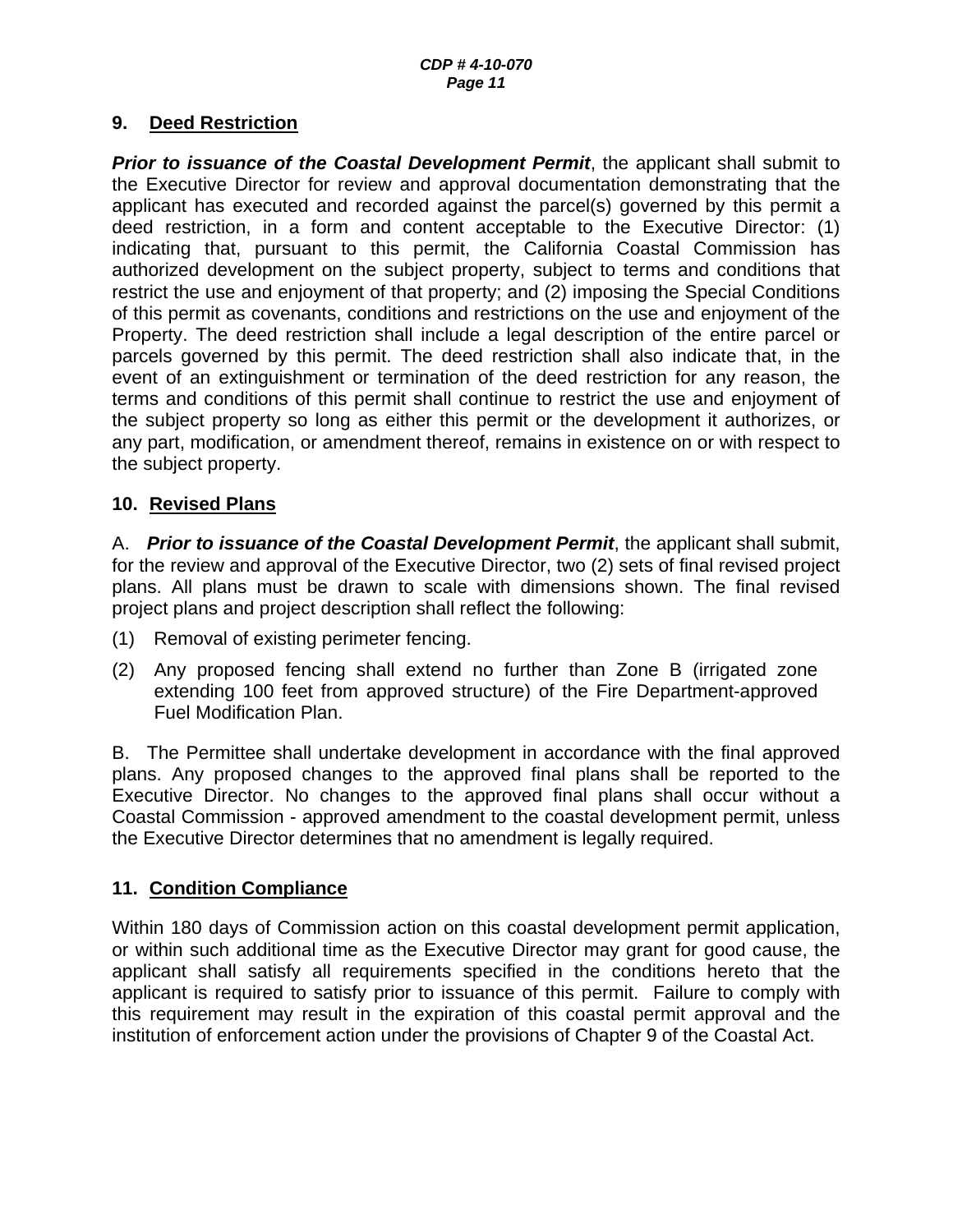#### <span id="page-11-0"></span>**12. Pool and Spa Drainage and Maintenance**

By acceptance of this permit, the applicant agrees to install a no chlorine or low chlorine purification system and agrees to maintain proper pool water pH, calcium and alkalinity balance to ensure any runoff or drainage from the pool or spa will not include excessive amounts of chemicals that may adversely affect water quality or environmentally sensitive habitat areas. In addition, the applicant agrees not to discharge chlorinated or non-chlorinated pool water into a street, storm drain, creek, canyon drainage channel, or other location where it could enter receiving waters.

### <span id="page-11-1"></span>**13. Site Inspection**

- A. By acceptance of this permit, the applicant irrevocably authorizes, on behalf of the applicant and all successors-in-interest with respect to the subject property, Coastal Commission staff and its designated agents to enter onto the property to undertake site inspections for the purpose of monitoring compliance with the permit, including the special conditions set forth herein, and to document their findings (including, but not limited to, by taking notes, photographs, or video), subject to Commission staff providing 24 hours advanced notice to the contact person indicated pursuant to paragraph B prior to entering the property, unless there is an imminent threat to coastal resources, in which case such notice is not required. If two attempts to reach the contact person by telephone are unsuccessful, the requirement to provide 24 hour notice can be satisfied by voicemail, email, or facsimile sent 24 hours in advance or by a letter mailed three business days prior to the inspection. Consistent with this authorization, the applicant and his successors: (1) shall not interfere with such inspection/monitoring activities and (2) shall provide any documents requested by the Commission staff or its designated agents that are relevant to the determination of compliance with the terms of this permit.
- B. *Prior to issuance of the Coastal Development Permit*, the applicant shall submit to Commission staff the email address and fax number, if available, and the address and phone number of a contact person authorized to receive the Commission's notice of the site inspections allowed by this special condition. The applicant is responsible for updating this contact information, and the Commission is entitled to rely on the last contact information provided to it by the applicant.

### <span id="page-11-2"></span>**14. Removal of Existing Perimeter Fencing**

The applicant shall remove the existing unpermitted perimeter fencing on the site within thirty (30) days of the applicant's receipt of the Certificate of Occupancy for the approved residence from the County of Los Angeles.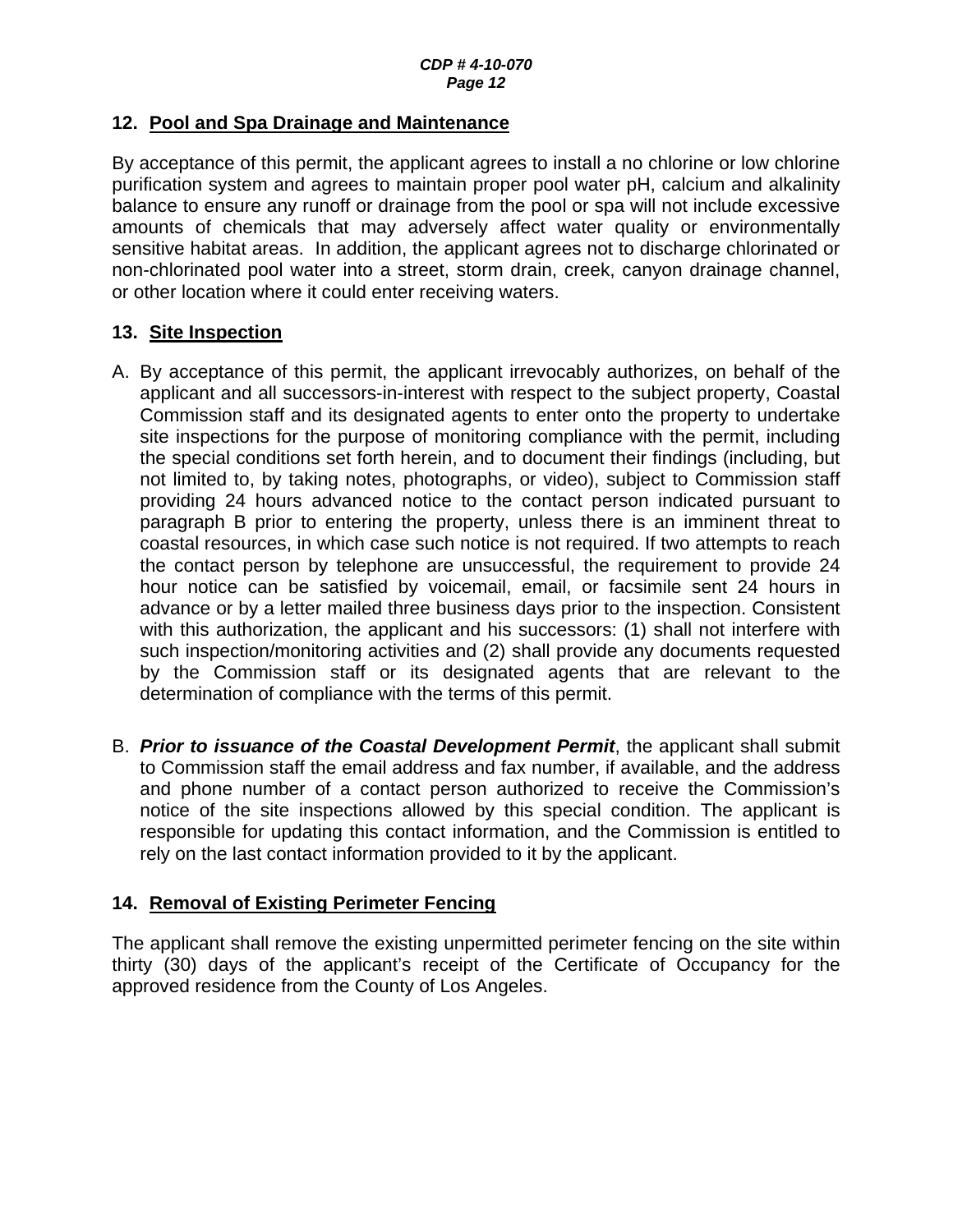# <span id="page-12-0"></span>**IV. FINDINGS AND DECLARATIONS**

The Commission hereby finds and declares:

## <span id="page-12-1"></span>**A. PROJECT DESCRIPTION AND BACKGROUND**

The applicant proposes to construct a 28-ft., 10-in. high, 3,854 sq. ft. single-family residence with 1,543 sq. ft. attached garage, swimming pool, 5,000 gallon water tank, septic system, driveway, and 5,415 cu. yds. of grading (1,797 cu. yds. cut, 3,618 cu. yds. fill). The applicant also seeks after-the-fact approval of 6-ft. high chain-link perimeter fencing (**Exhibits 3-5**).

The proposed project site is an approximately 2-acre, rectangular-shaped parcel located on the east side of Decker Canyon Road, north of Encinal Canyon Road and south of Mulholland Highway in the Santa Monica Mountains, Los Angeles County (**Exhibits 1- 2**). The west portion of the property adjacent to Decker Canyon Road consists of gently sloping terrain that then ascends in a northeast direction, up to a fairly level graded knoll-top pad. Site elevations range from 670 feet in the western portion of the property to 720 feet in the eastern portion of the property. The existing graded knoll-top pad has been documented by Commission staff to date back to the 1960's. As such, the graded pad and an approximately 300-ft. long road up to it along the north property boundary, pre-date the effective date of the Coastal Act. The property has been disturbed since that time and periodically cleared/mowed. More recently (since the effective date of the Coastal Act), a chain-link fence has been constructed along the property's perimeter without benefit of a coastal development permit. The applicant is proposing to retain this fencing as part of the proposed project.

According to the applicant's submitted Biological Assessment, prepared by Forde Biological Consultants, the property contains non-native ruderal vegetation, with the exception of a few small native toyon (*Heteromeles arbutifolia*) trees. The biological assessment also states that a large area of native chaparral vegetation exists to the east, beginning at the applicant's eastern property boundary, that meets the Coastal Act definition of an environmentally sensitive habitat area (ESHA). The subject site is located in an area designated as a Wildlife Corridor (between the Arroyo Sequit Significant Watershed and the Trancas Canyon Significant Watershed) in the certified Malibu/Santa Monica Mountains Land Use Plan (LUP) (**Exhibits 6-7**).

To the south of the parcel are several single family residences along Decker Canyon Road. To the north of the parcel is vacant land that has been disturbed to some degree by past grading activities which created a building pad and driveway pursuant to CDP No. 5-89-048. To the east of the parcel is a large area of vacant land that contains relatively undisturbed native chaparral vegetation. Much of this area, to the northeast, is National Park Service land.

Decker Canyon Road is designated a "priority three" scenic highway in the Malibu/Santa Monica Mountains Land Use Plan (LUP). The Land Use Plan states: "Decker Road-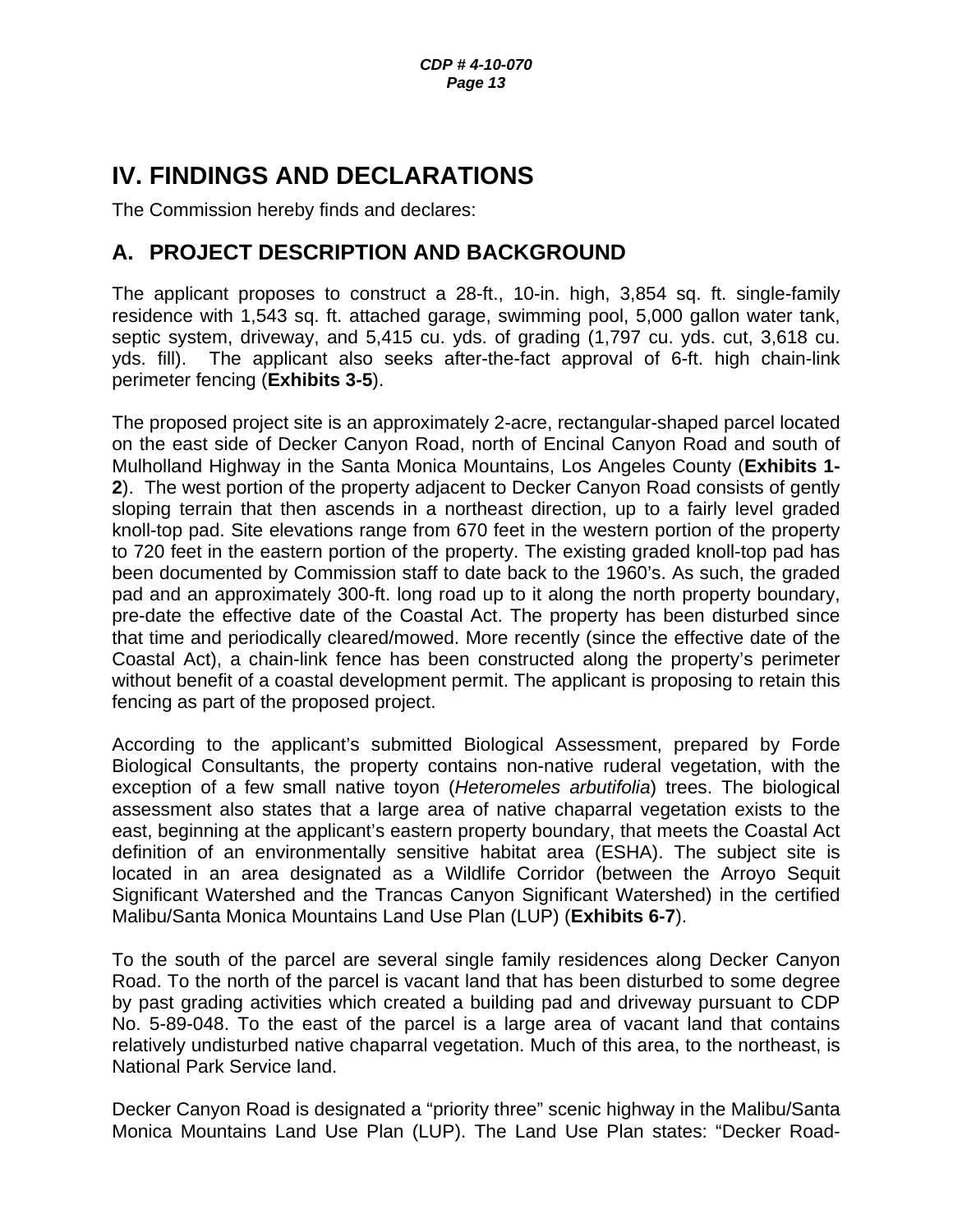Extends from PCH to Mulholland Highway. Ocean vistas, deep valleys and canyons, and rugged mountains are features of many scenic vistas." The subject property and proposed development is located adjacent to Decker Canyon Road. As such, the proposed development will be unavoidably visible from Decker Canyon Road to the west, as well as National Park Service land to the northeast.

#### **Los Angeles County Environmental Review Board (ERB) Review**

Since the subject property is located in an LUP-designated Wildlife Corridor, the County ERB reviewed a previously proposed project on the property for consistency with the LUP. The originally proposed project included a guest house in the western portion of the property and a main residence in the eastern portion of the property approximately 34 feet away from the off-site undisturbed chaparral vegetation. On October 29, 2007, the ERB provided a number of recommendations for the project, which included the elimination of perimeter fencing to facilitate wildlife passage, adherence to a 10,000 sq. ft. maximum pad area and a 300 foot maximum long driveway, elimination of the detached guest unit/garage, modifications to the landscaping plan, and structure color and exterior lighting restrictions. Since that time, the applicant has redesigned the proposed development dramatically in order to cluster development and avoid fuel modification requirements in adjacent ESHA. However, the applicant is still proposing perimeter fencing of the subject parcel. Staff notes that the LUP serves as guidance only, and it is the Chapter 3 policies of the Coastal Act that are the Commission's standard of review for the proposed project. Consistent with the ERB's recommendation regarding perimeter fencing, and as discussed later in this staff report, the Commission finds that perimeter fencing would result in adverse impacts to wildlife migration, inconsistent with the LUP and Coastal Act Section 30240, and that the alternative of limiting site fencing to Zone B of the applicant's approved fuel modification plan is necessary to find that the proposed project is consistent with the Chapter 3 policies of the Coastal Act.

## <span id="page-13-0"></span>**B. PAST COMMISSION ACTION**

The Commission has previously approved residential development on the subject parcel. In 1999 the Commission approved CDP 4-99-015 (Goebels) for a 3,800 sq. ft., 26 ft. high, two story single family residence, detached 3-car garage adjacent to residence on an existing 7,900 sq. ft. pad atop a low knoll, fire department turnaround at upper mouth of existing driveway, 18 ft. high, two-story, additional detached 4-car garage with 800 sq. ft. first floor and 750 sq. ft. guest unit on second floor, six ft. high, approximately 66 linear ft., non-combustible fire wall along partial property line, swimming pool, septic system, and 170 cu. yds. of grading (95 cu. yds. cut and 75 cu. yds. fill), subject to special conditions regarding landscape and erosion control plans, conformance with geologic recommendations, a future development restriction, and a waiver of liability regarding wildfire risks. The permit was issued April 27, 2000. However, the permit expired on May 11, 2001 because the property owner at the time did not commence construction of the approved development and did not request a permit extension prior to expiration.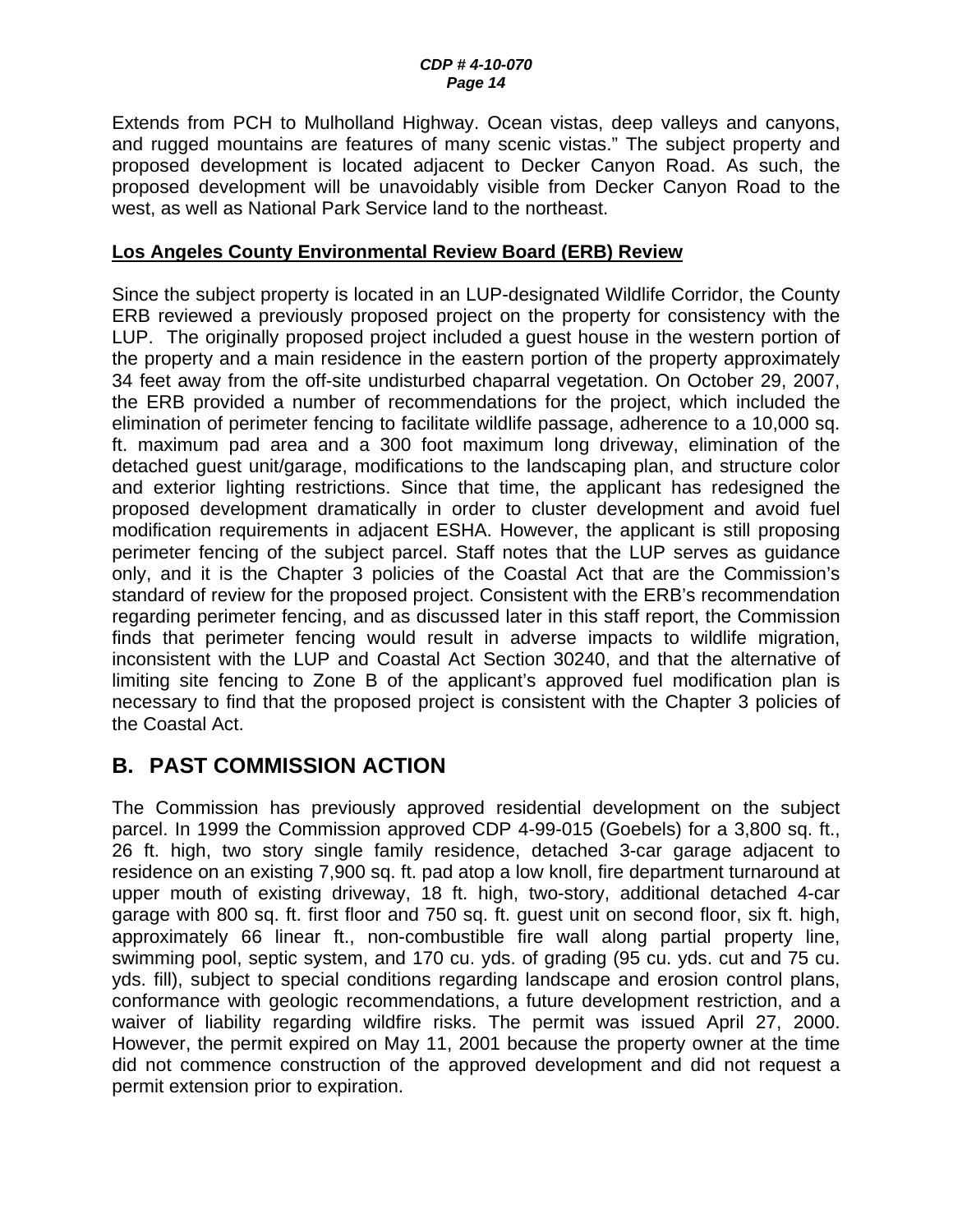At the time the Commission considered CDP Application No. 4-99-015, native chaparral vegetation in the Santa Monica Mountains was not yet recognized as an especially valuable habitat type that met the definition of ESHA under the Coastal Act, so the Commission made no ESHA determination for the site. The area was, however, mapped as a Wildlife Migration Corridor in the LUP, and the Commission found it important to maintain the habitat value of the mature chaparral area to the east of the property for migrating wildlife. The project included a 6-ft. high, 66-ft. long fire retardant wall between the proposed residential development and the east property boundary to avoid the need for removal of vegetation off-site within the mature chaparral area to the east. At that time, the Los Angeles County Fire Department had approved the fire retardant wall as an adequate alternative to the requirement for the neighboring property owner to carry out off-site brush clearance to the east of the house. Because the project successfully avoided the need for removal of the chaparral habitat, the Commission found that the project would not impair the habitat values it sought to protect. The Commission found that the wall would minimize the project's effects upon the chaparral habitat that is of value to migrating wildlife in the corridor.

The Malibu/Santa Monica Mountains Land Use Plan (LUP) certified by the Coastal Commission in 1986 contains a tiered approach to sensitive resource designation. In applying this policy approach to numerous permit decisions that have come before the Commission since 1986, such as CDP 4-99-015, the Commission has concluded that the tiered approach often does not adequately protect lands that meet the definition of ESHA under the Coastal Act but nevertheless fall into one of the lower tiers in the LUP system. The Commission has found, in past permit actions, that many areas located in the Santa Monica Mountains Coastal Zone meet the Coastal Act definition of ESHA even though they may contain no resource designation or some other resource designation, such as Wildlife Migration Corridor.

As discussed in further detail later in this report, the area east of the property contains a large contiguous area of native chaparral vegetation that the Commission finds meets the Coastal Act definition of ESHA.

In addition, in 2009, the Commission denied a subsequent coastal development permit application (CDP Application 4-08-022) for the construction of a two-story, 28-ft. high, 4,413 sq. ft. single-family residence with 1,129 sq. ft. attached garage, swimming pool, 5,000 gallon water tank, septic system, 300-ft. long driveway with hammerhead turnaround, retaining walls, and 1,498 cu. yds. of grading on the subject property. The applicant proposed development on the knoll-top pad in a way that provided a 106 foot rear yard/ESHA setback. Since brush clearance would encroach approximately 94 feet into off-site ESHA, staff could not recommend approval of that project because it would not protect ESHA against any significant disruption of habitat values. Furthermore, the Commission found that feasible alternatives existed to accommodate construction of a single-family residence on the property while avoiding impacts to off-site ESHA, consistent with Coastal Act policies. On November 5, 2009, the Commission denied CDP Application No. 4-08-022 by a 12-0 vote.

The application that is the subject of this staff report represents the applicant's redesign of the project in order to avoid impacts to off-site ESHA by relocating all new proposed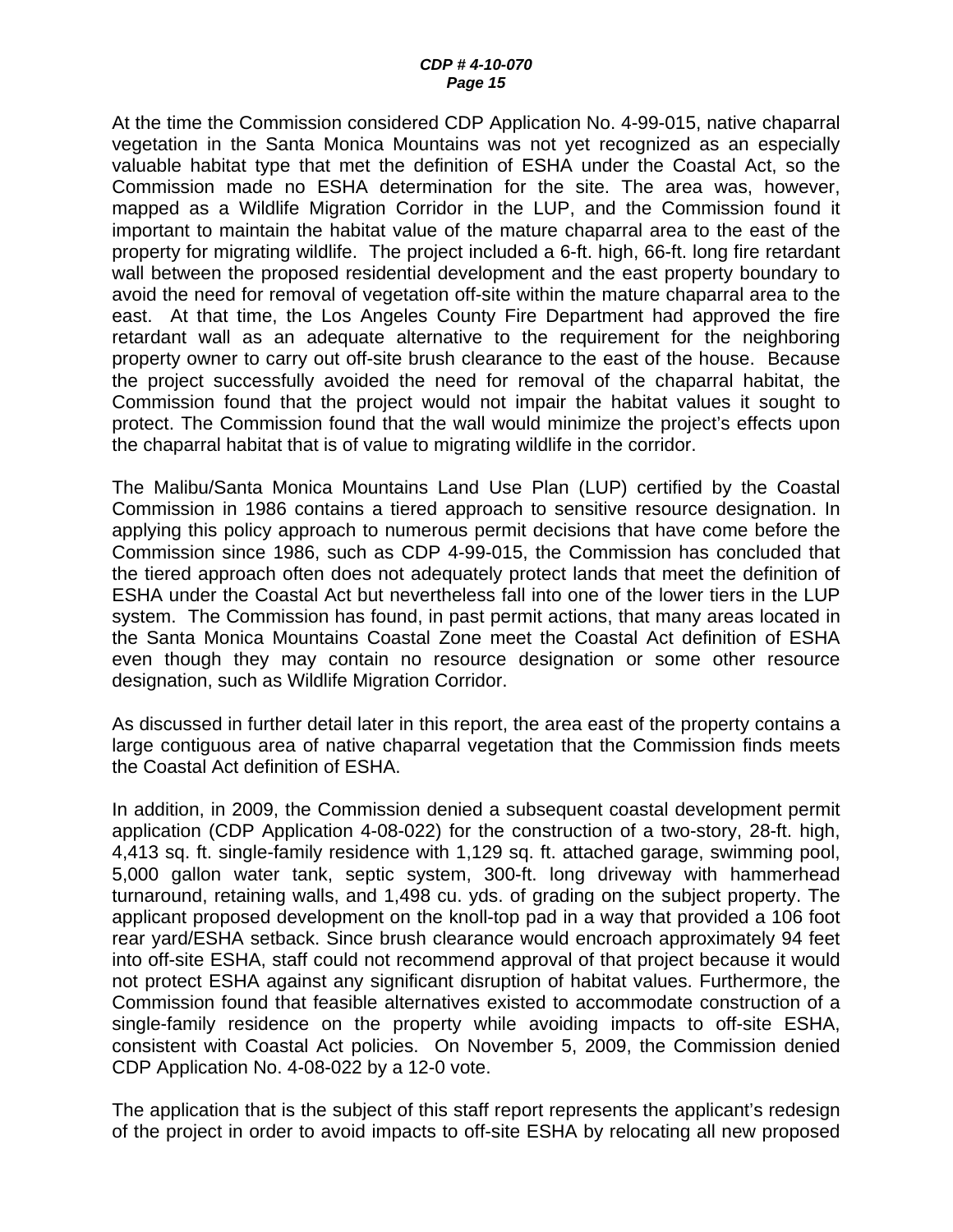#### *CDP # 4-10-070 Page 16*

residential development further west (closer to Decker Canyon Road) consistent with the direction given to the applicant by the Commission pursuant to its action on CDP Application 4-08-022.

## <span id="page-15-0"></span>**C. HAZARDS AND GEOLOGIC STABILITY**

Section **30253** of the Coastal Act states, in pertinent part, that new development shall:

(1) Minimize risks to life and property in areas of high geologic, flood, and fire hazard.

(2) Assure stability and structural integrity, and neither create nor contribute significantly to erosion, instability, or destruction of the site or surrounding area or in any way require the construction of protective devices that would substantially alter natural landforms along bluffs and cliffs.

The proposed development is located in the Malibu/Santa Monica Mountains area, an area historically subject to significant natural hazards including, but not limited to, landslides, erosion, flooding and wild fire. The submitted geology, geotechnical, and/or soils reports referenced as Substantive File Documents conclude that the project site is suitable for the proposed project based on the evaluation of the site's geology in relation to the proposed development. The reports contain recommendations to be incorporated into the project plans to ensure the stability and geologic safety of the proposed project, the project site, and the adjacent properties. To ensure stability and structural integrity and to protect the site and the surrounding sites, the Commission requires the applicant to comply with the recommendations contained in the applicable reports, to incorporate those recommendations into all final design and construction plans, and to obtain the geotechnical consultant's approval of those plans prior to the commencement of construction.

Additionally, to minimize erosion and ensure stability of the project site, the project must include adequate drainage and erosion control measures. In order to achieve these goals, the Commission requires the applicant to submit drainage and interim erosion control plans certified by the geotechnical engineer.

Further, the Commission finds that, for the project to ensure stability and avoid contributing significantly to erosion, all slopes and disturbed areas of the subject site must be landscaped, primarily with native plants, to stabilize disturbed soils and reduce erosion resulting from the development.

Although the conditions described above render the project sufficiently stable to satisfy the requirements of Section 30253, no project is wholly without risks. Due to the fact that the proposed project is located in an area subject to an extraordinary potential for damage or destruction from natural hazards, including wildfire and erosion, those risks remain substantial here. If the applicant nevertheless chooses to proceed with the project, the Commission requires the applicant to assume the liability from these associated risks. Through the assumption of risk condition, the applicant acknowledges the nature of the fire and/or geologic hazard that exists on the site and that may affect the safety of the proposed development.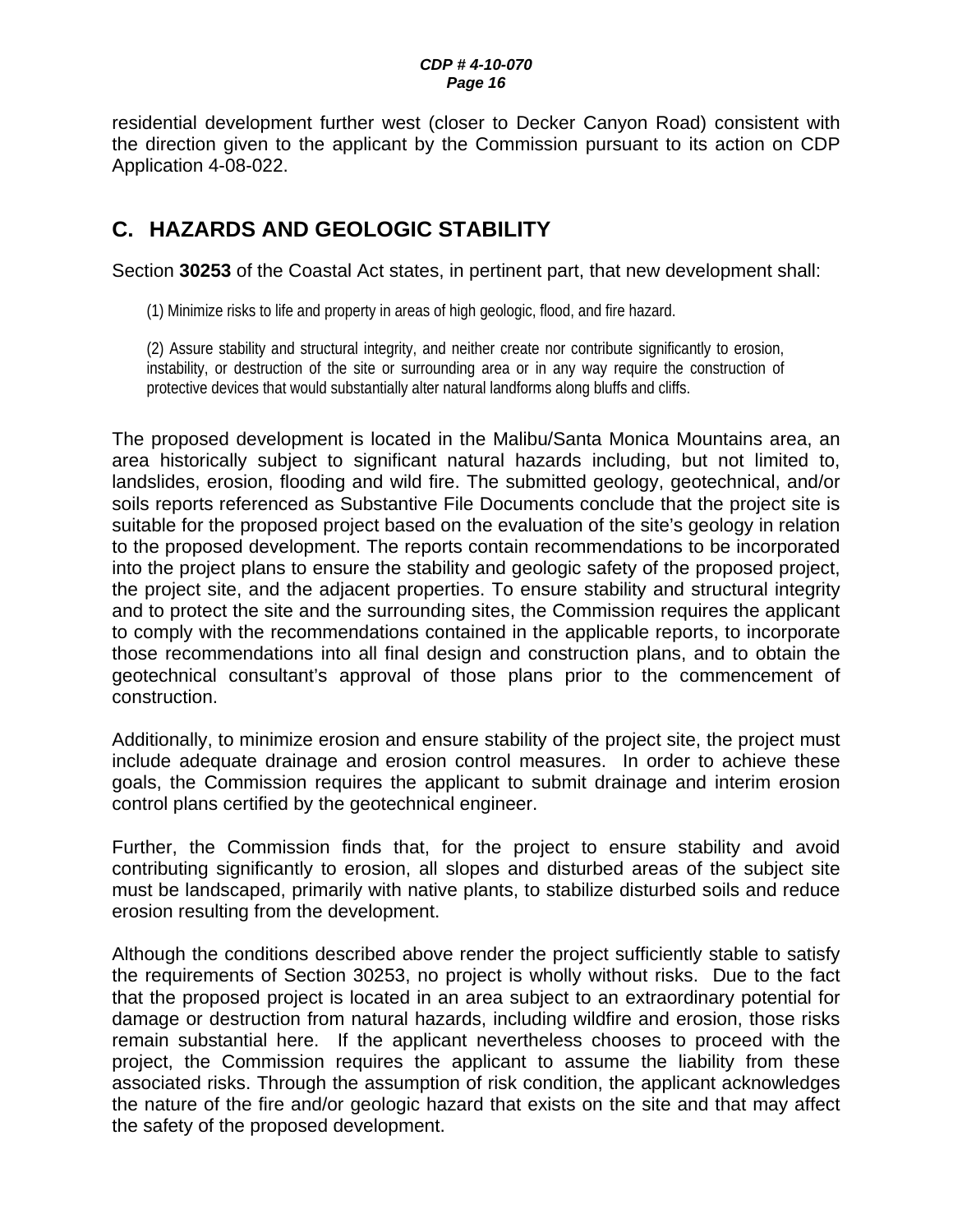The following special conditions are required, as determined in the findings above, to assure the project's consistency with Section 30253 of the Coastal Act and as a response to the risks associated with the project:

**Special Condition 1:** Plans Conforming to Geotechnical Engineer's Recommendations **Special Condition 2:** Assumption of Risk, Waiver of Liability and Indemnity **Special Condition 3:** Drainage and Polluted Runoff Control Plans **Special Condition 4:** Interim Erosion Control **Special Condition 5:** Landscaping and Erosion Control Plans

For the reasons set forth above, the Commission finds that, as conditioned, the proposed project is consistent with Section 30253 of the Coastal Act.

## <span id="page-16-0"></span>**D. WATER QUALITY**

Section **30231** of the Coastal Act states that:

The biological productivity and the quality of coastal waters, streams, wetlands, estuaries, and lakes appropriate to maintain optimum populations of marine organisms and for the protection of human health shall be maintained and, where feasible, restored through, among other means, minimizing adverse effects of waste water discharges and entrainment, controlling runoff, preventing depletion of ground water supplies and substantial interference with surface water flow, encouraging waste water reclamation, maintaining natural vegetation buffer areas that protect riparian habitats, minimizing alteration of natural streams.

The Commission recognizes that new development in the Santa Monica Mountains has the potential to adversely impact coastal water quality and aquatic resources because changes such as the removal of native vegetation, the increase in impervious surfaces, and the introduction of new residential uses cause increases in runoff, erosion, and sedimentation, reductions in groundwater recharge, and the introduction of pollutants such as petroleum, cleaning products, pesticides, and other pollutants, as well as effluent from septic systems.

The proposed development will result in an increase in impervious surfaces, which leads to an increase in the volume and velocity of stormwater runoff that can be expected to leave the site and eventually be discharged to coastal waters, including streams, wetlands, and estuaries. The pollutants commonly found in runoff associated with residential use can reduce the biological productivity and the quality of such waters and thereby reduce optimum populations of marine organisms and have adverse impacts on human health. Additionally, both leakage and periodic maintenance drainage of the proposed swimming pool, if not monitored and/or conducted in a controlled manner, may result in excess runoff and erosion potentially causing the instability of the site and adjacent properties and potential impacts from pool chemicals (i.e. pool water algaecides, chemical pH balancing, and other water conditioning chemicals).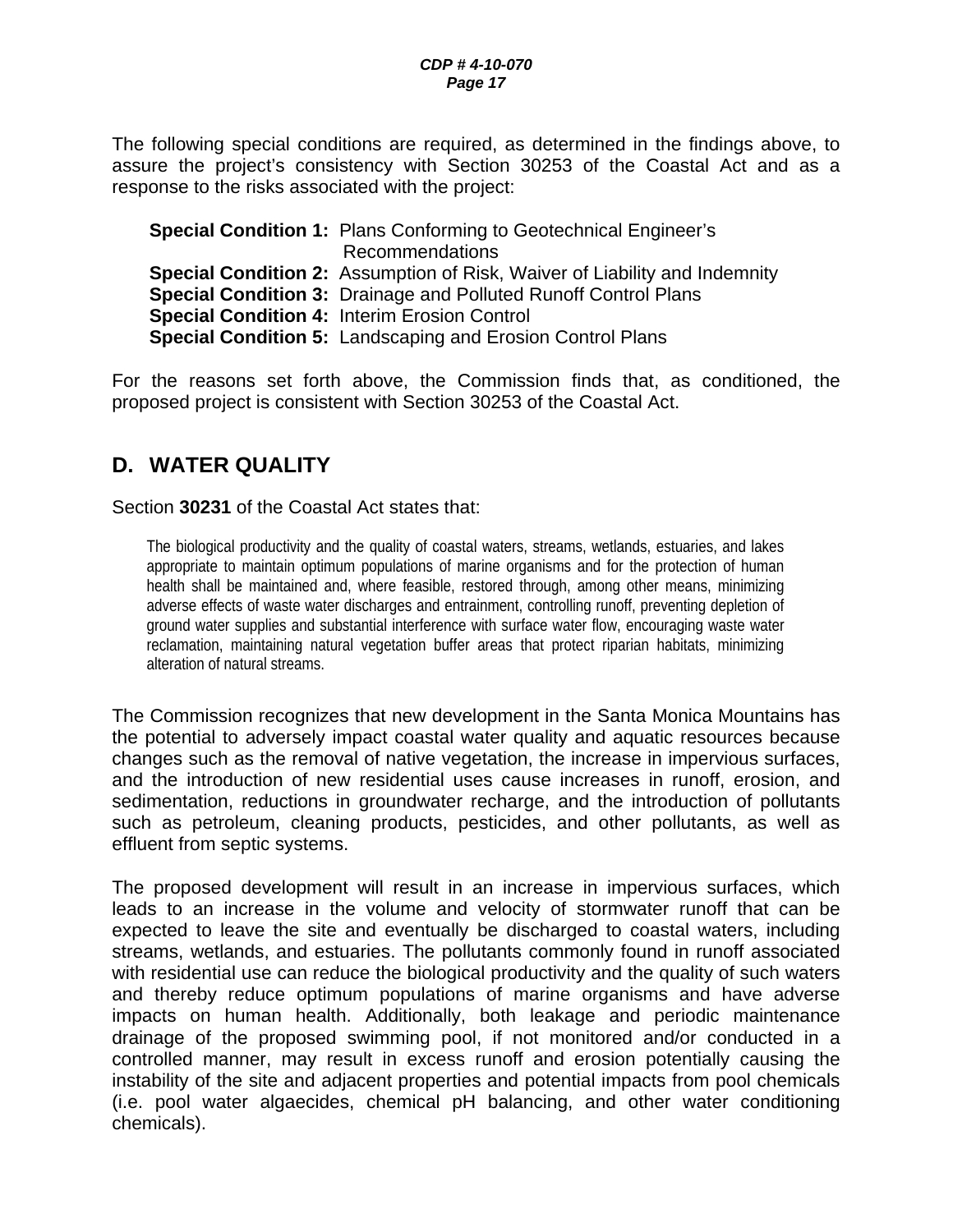Therefore, in order to minimize the potential for such adverse impacts to water quality and aquatic resources resulting from runoff both during construction and in the postdevelopment stage, the Commission requires the incorporation of Best Management Practices designed to control the volume, velocity and pollutant load of stormwater and dry weather flows leaving the developed site, including: 1) site design, source control and/or treatment control measures; 2) implementing erosion sediment control measures during construction and post construction; and 3) revegetating all graded and disturbed areas with primarily native landscaping.

Additionally, the applicant's geologic consultants have concluded that the site is suitable for the proposed septic system and that there would be no adverse impact to the site or surrounding areas from the use of a septic system. The County of Los Angeles Environmental Health Department has given in-concept approval of the proposed septic system, indicating that it meets the plumbing code requirements. The Commission has found that conformance with the provisions of the plumbing code is protective of water resources.

The following special conditions are required, as determined in the findings above, to assure the project's consistency with Section 30231 of the Coastal Act:

**Special Condition 3:** Permanent Drainage and Polluted Runoff Control Plans **Special Condition 4:** Interim Erosion Control Plans and Construction **Responsibilities Special Condition 5:** Landscaping and Erosion Control Plans **Special Condition 12:** Pool Drainage and Maintenance

Therefore, the Commission finds that the proposed project, as conditioned, is consistent with Section 30231 of the Coastal Act.

## <span id="page-17-0"></span>**E. VISUAL RESOURCES**

#### Section **30251** of the Coastal Act states:

The scenic and visual qualities of coastal areas shall be considered and protected as a resource of public importance. Permitted development shall be sited and designed to protect views to and along the ocean and scenic coastal areas, to minimize the alteration of natural land forms, to be visually compatible with the character of surrounding areas, and, where feasible, to restore and enhance visual quality in visually degraded areas. New development in highly scenic areas such as those designated in the California Coastline Preservation and Recreation Plan prepared by the Department of Parks and Recreation and by local government shall be subordinate to the character of its setting.

The proposed project site is an approximately 2-acre, rectangular-shaped parcel located on the east side of Decker Canyon Road, north of Encinal Canyon Road and south of Mulholland Highway in the Santa Monica Mountains. The west portion of the property adjacent to Decker Canyon Road consists of gently sloping terrain that then ascends in a northeast direction, up to a fairly level graded knoll-top pad. Development of the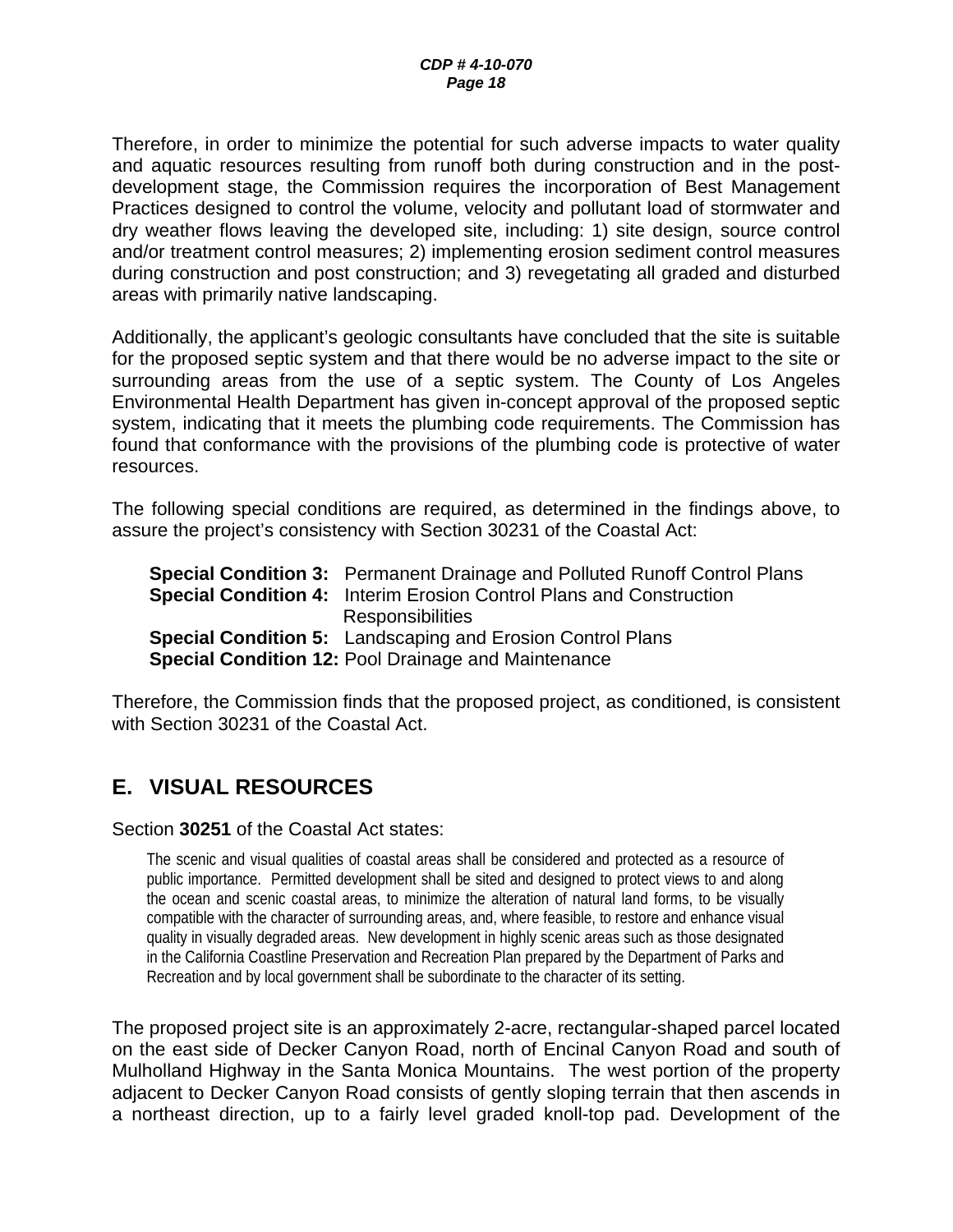proposed residence raises two issues regarding the siting and design: (1) whether or not public views from public roadways will be adversely affected; or, (2) whether or not public views from public lands and trails will be affected.

Decker Canyon Road is designated a "priority three" scenic highway in the Malibu/Santa Monica Mountains Land Use Plan. The Land Use Plan states: "Decker Road- Extends from PCH to Mulholland Highway. Ocean vistas, deep valleys and canyons, and rugged mountains are features of many scenic vistas." The subject property and proposed development is located adjacent to Decker Canyon Road, as well as National Park Service land to the northeast.

The proposed two-story residence will have a maximum height of 28 feet 10 inches from existing grade at any given point. The residence is designed to be stepped into the hillside. The proposed building site and design minimizes the amount of grading and landform alteration necessary for the project and there are no siting alternatives where the building would not be visible from public viewing areas. The development has been clustered on one pad area and designed to avoid removal of native vegetation that is considered environmentally sensitive habitat. However, the proposed development will be unavoidably visible from Decker Canyon Road to the west, as well as National Park Service land to the northeast.

The proposed structure is compatible with the character of other residential development in the area. The proposed structure height is consistent with the maximum height (35 feet above existing grade) that the Commission has permitted in past decisions in the Santa Monica Mountains and with the maximum height (35 feet) allowed under the guidance policies of the Malibu/Santa Monica Mountains LUP. In addition, the development would be partially screened by vegetation.

Even with vegetative screening, the proposed development will be unavoidably visible from public viewing areas. The Commission has considered siting and design alternatives that would avoid or reduce any impacts to visual resources. Relocating the residence further east and on the existing flat pad area on site (as previously proposed by the applicant pursuant to CDP Application 4-08-022) would be more visible from the adjacent park lands. Moreover, this alternative would result in significantly greater adverse impacts to ESHA due to the need for vegetation clearance for fuel modification requirements on adjacent park land in conflict with other Chapter 3 resource protection policies. Thus, in this case, there is no feasible alternative whereby the structure would not be visible from public viewing areas. To minimize the visual impacts associated with development of the project site, the Commission requires: that the structure be finished in a color consistent with the surrounding natural landscape; that windows on the development be made of non-reflective glass; use of appropriate, adequate, and timely planting of native landscaping to soften the visual impact of the development from public view areas; and a limit on night lighting of the site to protect the nighttime rural character of this portion of the Santa Monica Mountains.

In recognition that future development normally associated with a single-family residence, that might otherwise be exempt, has the potential to impact scenic and visual resources of the area, the Commission requires that any future improvements on the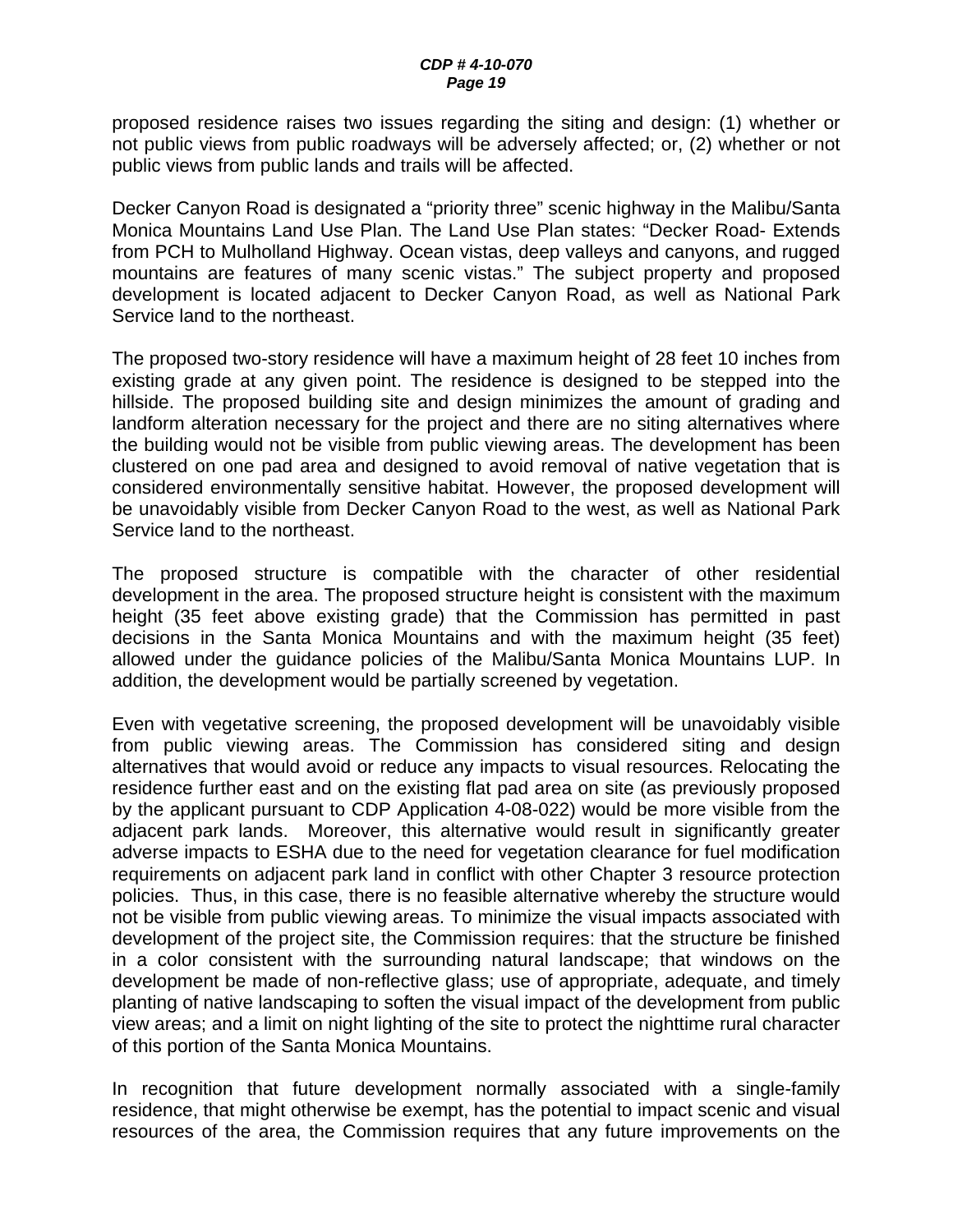#### *CDP # 4-10-070 Page 20*

subject property shall be reviewed by the Commission for consistency with the resource protection policies of the Coastal Act through a coastal development permit.

Additionally, the Commission requires the applicant to record a deed restriction that imposes the terms and conditions of this permit as restrictions on use and enjoyment of the property and provides any prospective purchaser of the site with recorded notice that the restrictions are imposed on the subject property.

The following special conditions are required to assure the project's consistency with Section 30251 of the Coastal Act:

**Special Condition 5:** Landscaping and Fuel Modification Plans **Special Condition 6:** Structural Appearance **Special Condition 7:** Lighting Restriction **Special Condition 8:** Future Development Restriction **Special Condition 9:** Deed Restriction

For the reasons set forth above, the Commission finds that the proposed project, as conditioned, is consistent with Section 30251 of the Coastal Act.

## <span id="page-19-0"></span>**F. ENVIRONMENTALLY SENSITIVE HABITAT**

Section **30240** of the Coastal Act protects environmentally sensitive habitat areas (ESHA) by restricting development in and adjacent to ESHA. Section **30240** states:

(a) Environmentally sensitive habitat areas shall be protected against any significant disruption of habitat values, and only uses dependent on such resources shall be allowed within such areas.

(b) Development in areas adjacent to environmentally sensitive habitat areas and parks and recreation areas shall be sited and designed to prevent impacts which would significantly degrade such areas, and shall be compatible with the continuance of such habitat areas.

#### Section **30107.5** of the Coastal Act, defines an environmentally sensitive area as:

"Environmentally sensitive area" means any area in which plant or animal life or their habitats are either rare or especially valuable because of their special nature or role in an ecosystem and which could be easily disturbed or degraded by human activities and developments.

In addition, the Malibu/Santa Monica Mountains LUP provides policy guidance regarding the protection of environmentally sensitive habitats. The Coastal Commission has applied the following relevant policies as guidance in the review of development proposals in the Santa Monica Mountains.

P57 Designate the following areas as Environmentally Sensitive Habitat Areas (ESHAs): (a) those shown on the Sensitive Environmental Resources Map (Figure 6), and (b) any undesignated areas which meet the criteria and which are identified through the biotic review process or other means, including those oak woodlands and other areas identified by the Department of Fish and Game as being appropriate for ESHA designation.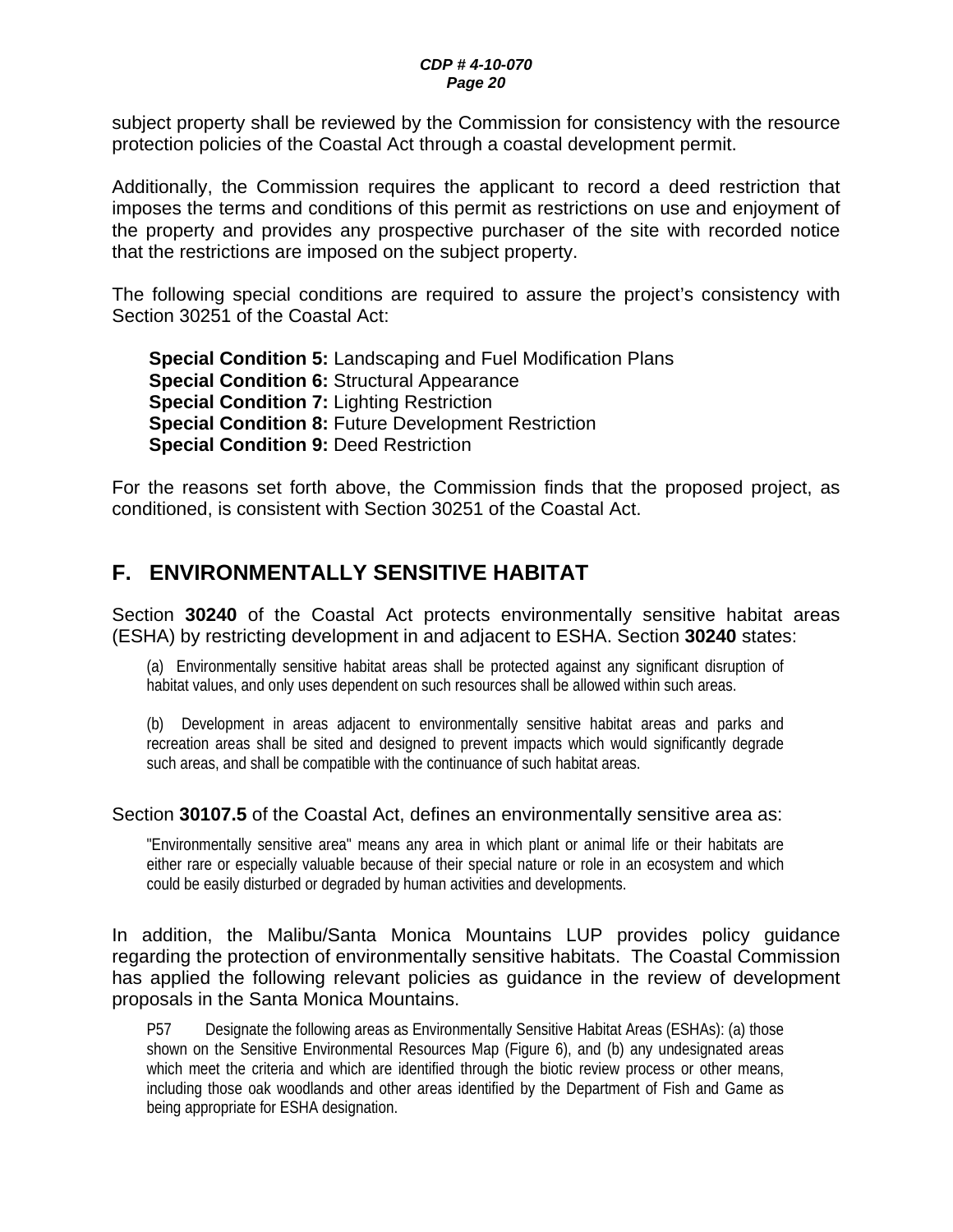P63 Uses shall be permitted in ESHAs, DSRs, Significant Watersheds, and Significant Oak Woodlands, and Wildlife Corridors in accordance with Table l and all other policies of this LCP.

P68 Environmentally sensitive habitat areas (ESHAs) shall be protected against significant disruption of habitat values, and only uses dependent on such resources shall be allowed within such areas. Residential use shall not be considered a resource dependent use.

P69 Development in areas adjacent to environmentally sensitive habitat areas (ESHAs) shall be subject to the review of the Environmental Review Board, shall be sited and designed to prevent impacts which would significantly degrade such areas, and shall be compatible with the continuance of such habitat areas.

P72 Open space or conservation easements or equivalent measures may be required in order to protect undisturbed watershed cover and riparian areas located on parcels proposed for development. Where new development is proposed adjacent to Environmentally Sensitive Habitat Areas, open space or conservation easements shall be required in order to protect resources within the ESHA.

P74 New development shall be located as close as feasible to existing roadways, services, and existing development to minimize the effects on sensitive environmental resources.

P82 Grading shall be minimized for all new development to ensure the potential negative effects of runoff and erosion on these resources are minimized.

P84 In disturbed areas, landscape plans shall balance long-term stability and minimization of fuel load. For instance, a combination of taller, deep-rooted plants and low-growing ground covers to reduce heat output may be used. Within ESHAs and Significant Watersheds, native plant species shall be used, consistent with fire safety requirements.

The proposed project site is an approximately 2-acre, rectangular-shaped parcel located on the east side of Decker Canyon Road, north of Encinal Canyon Road and south of Mulholland Highway in the Santa Monica Mountains, Los Angeles County. The west portion of the property adjacent to Decker Canyon Road consists of gently sloping terrain that then ascends in a northeast direction, up to a fairly level graded knoll-top pad. Site elevations range from 670 feet in the western portion of the property to 720 feet in the eastern portion of the property. The existing graded knoll-top pad has been documented by Commission staff to date back to the 1960's. As such, the graded pad and an approximately 300-ft. long road up to it along the north property boundary, predate the effective date of the Coastal Act. The property has been disturbed since that time and periodically cleared/mowed. More recently (after the effective date of the Coastal Act), a chain-link fence has been constructed along the property's perimeter without benefit of a coastal development permit. The applicant is seeking after-the-fact approval of this fence as part of this application, in order to be able to retain this fencing as part of the proposed project.

The subject site is located in an area designated as a Wildlife Corridor (between the Arroyo Sequit Significant Watershed and the Trancas Canyon Significant Watershed) in the certified Malibu/Santa Monica Mountains Land Use Plan (LUP). To the south of the parcel are several single family residences along Decker Canyon Road. To the north of the parcel is vacant land that has been disturbed to some degree by past grading activities which created a building pad and driveway pursuant to CDP No. 5-89-048. To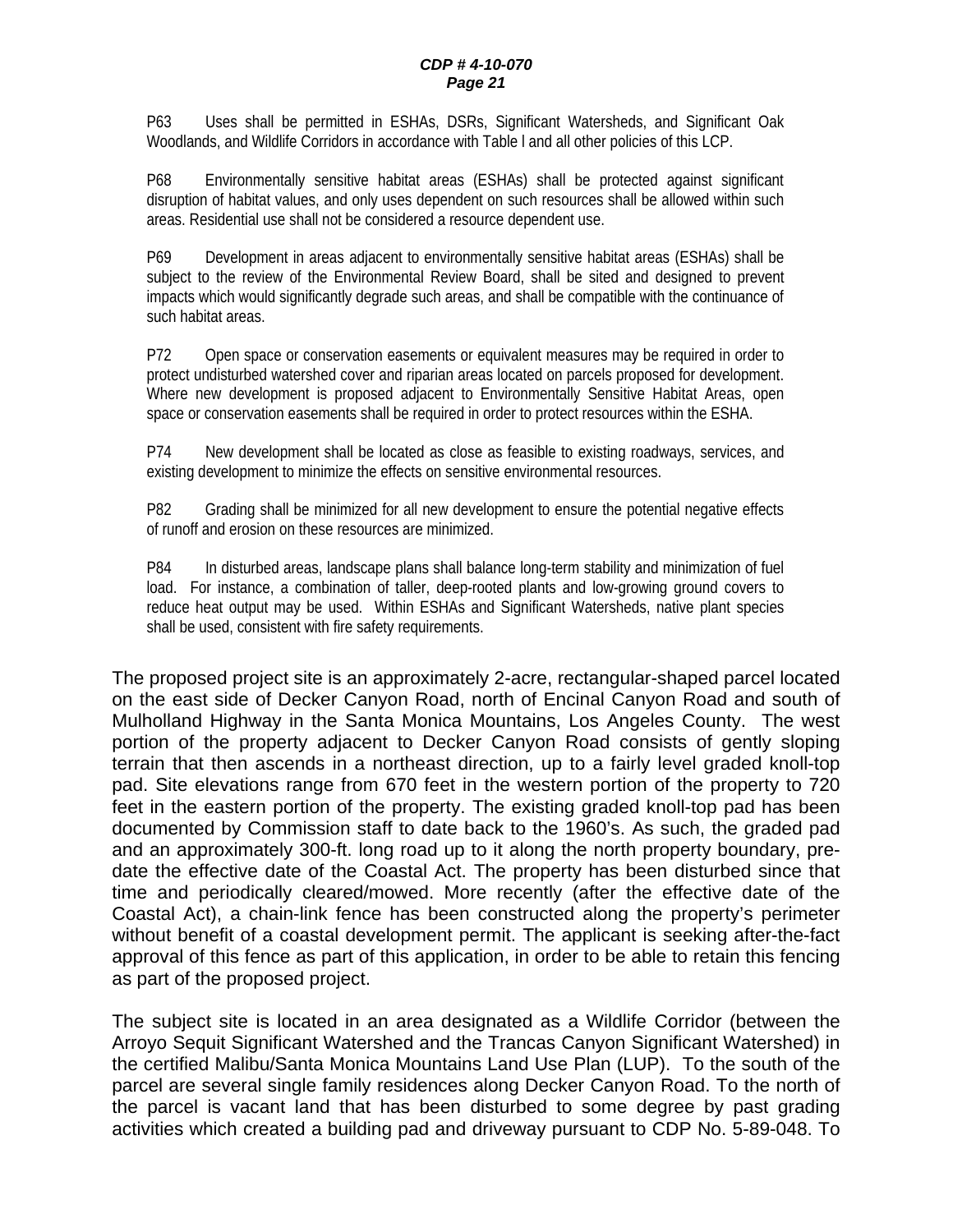the east/northeast of the parcel is a large area of vacant land that contains relatively undisturbed native chaparral vegetation. Much of this area, to the northeast, is National Park Service land.

According to the applicant's submitted Biological Assessment, prepared by Forde Biological Consultants (February 2007), the subject property contains non-native ruderal vegetation, with the exception of a few small native toyon (*Heteromeles arbutifolia*) trees. The Biological Assessment also states that a large area of native chaparral vegetation exists to the east, beginning at the applicant's eastern property boundary, that meets the Coastal Act definition of an environmentally sensitive habitat area (ESHA). Based on Commission staff review of the Biological Assessment and aerial photographs of the site and surrounding area, staff concurs with the above characterization of the area.

Pursuant to Section 30107.5, in order to determine whether an area constitutes an ESHA, and is therefore subject to the protections of Section 30240, the Commission must answer three questions:

- 1) Is there a rare species or habitat in the subject area?
- 2) Is there an especially valuable species or habitat in the area, which is determined based on:
	- a) whether any species or habitat that is present has a special nature, OR
	- b) whether any species or habitat that is present has a special role in the ecosystem;
- 3) Is any habitat or species that has met either test 1 or test 2 (i.e., that is rare or especially valuable) easily disturbed or degraded by human activities and developments?

If the answers to questions one or two and question three are "yes", the area is ESHA.

The project site is located within the Mediterranean Ecosystem of the Santa Monica Mountains. The Coastal Commission has found that the Mediterranean Ecosystem in the Santa Mountains is rare, and valuable because of its relatively pristine character, physical complexity, and resultant biological diversity. Large, contiguous, relatively pristine areas of native habitats, such as coastal sage scrub, chaparral, oak woodland, and riparian woodland have many special roles in the Mediterranean Ecosystem, including the provision of critical linkages between riparian corridors, the provision of essential habitat for species that require several habitat types during the course of their life histories, the provision of essential habitat for local endemics, the support of rare species, and the reduction of erosion, thereby protecting the water quality of coastal streams. Additional discussion of the special roles of these habitats in the Santa Monica Mountains ecosystem is contained in the March 25, 2003 memorandum prepared by the Commission's Ecologist, Dr. John Dixon<sup>[1](#page-0-0)</sup> (hereinafter "Dr. Dixon Memorandum"), which is incorporated as if set forth in full herein.

 $\overline{a}$ 

<span id="page-21-0"></span><sup>&</sup>lt;sup>1</sup> The March 25, 2003 Memorandum Regarding the Designation of ESHA in the Santa Monica Mountains, prepared by John Dixon, Ph. D, is available on the California Coastal Commission website at http://www.coastal.ca.gov/ventura/smm-eshamemo.pdf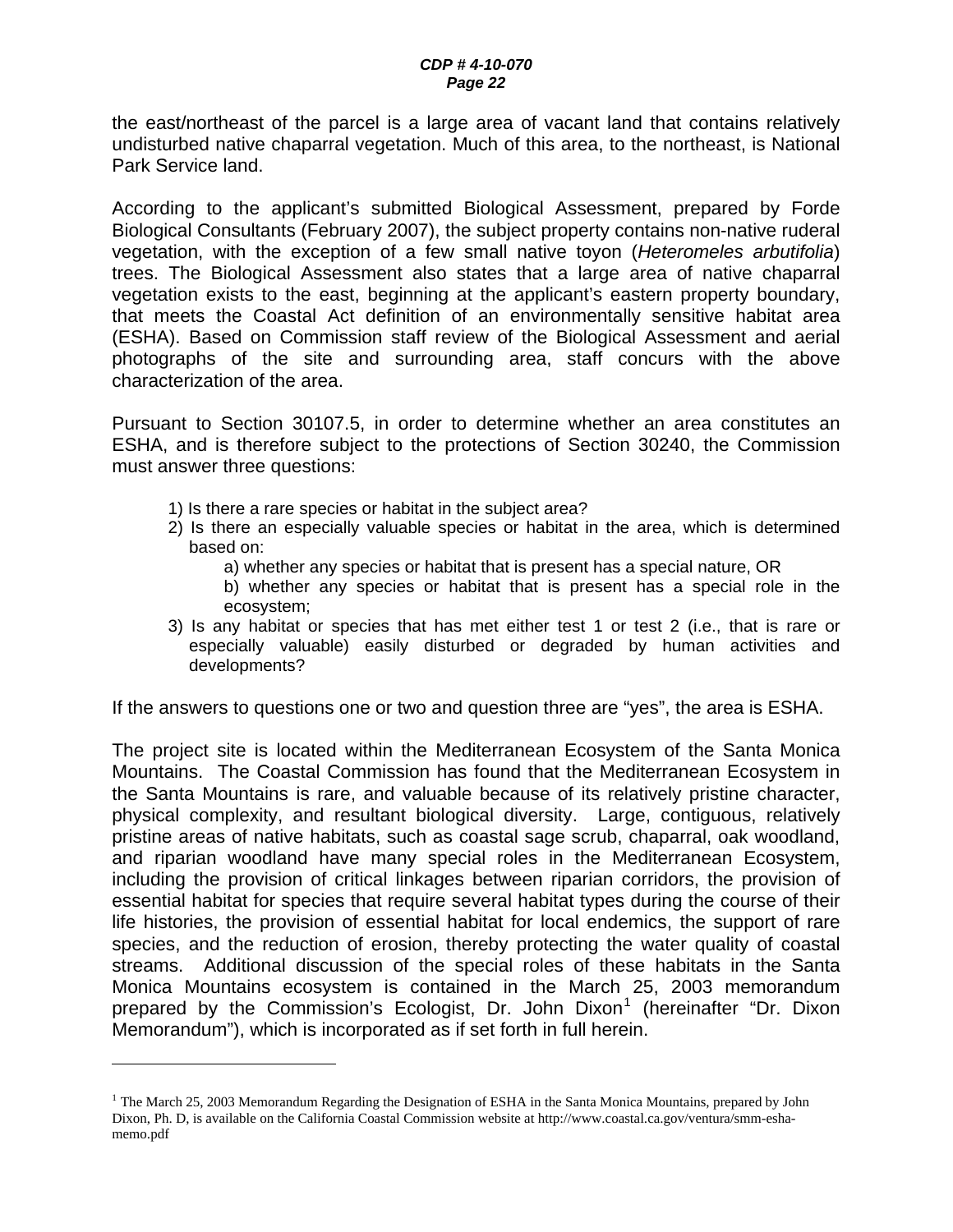Unfortunately, coastal sage scrub, chaparral, oak woodland and riparian habitats are easily disturbed by human activities. As discussed in the Dr. Dixon Memorandum, development has many well-documented deleterious effects on natural communities of this sort. These environmental impacts may be both direct and indirect and include, but certainly are not limited to, the effects of increased fire frequency, of fuel modification, including vegetation clearance, of introduction of exotic species, and of night lighting. Increased fire frequency alters plant communities by creating conditions that select for some species over others. The removal of native vegetation for fire protection results in the direct removal or thinning of habitat area. Artificial night lighting of development affects plants, aquatic and terrestrial invertebrates, amphibians, fish, birds and mammals. Thus, large, contiguous, relatively pristine stands of coastal sage scrub, chaparral, oak woodland, and riparian habitats are especially valuable because of their special roles in the Santa Monica Mountains ecosystem and are easily disturbed by human activity. Accordingly, these habitat types meet the definition of ESHA. This is consistent with the Commission's past findings in support of its actions on many permit applications and in adopting the Malibu  $LCP<sup>2</sup>$  $LCP<sup>2</sup>$  $LCP<sup>2</sup>$ .

As such, the subject property is disturbed and does not meet the definition of ESHA in the Coastal Act. However, the area east and northeast of the property consists of chaparral habitat that is part of a large, contiguous block of pristine native vegetation. As discussed above and in the Dr. Dixon Memorandum, this habitat is especially valuable because of its special role in the ecosystem of the Santa Monica Mountains and it is easily disturbed by human activity. Accordingly, the Commission finds that the chaparral habitat adjacent to the project site meets the definition of ESHA in the Coastal Act.

The applicant proposes to construct a 28-ft., 10-in. high, 3,854 sq. ft. single-family residence with 1,543 sq. ft. attached garage, swimming pool, 5,000 gallon water tank, septic system, driveway, and 5,415 cu. yds. of grading (1,797 cu. yds. cut, 3,618 cu. yds. fill) on the subject property. In addition, the applicant has proposed to retain existing unpermitted perimeter fencing as part of the proposed project. The residential development is proposed in the central portion of the property and approximately 200 feet from the rear/east property boundary and the off-site native chaparral habitat. The applicant's approved fuel modification plan shows the use of the standard three zones of vegetation modification. Zones "A" (setback zone) and "B" (irrigation zone) are shown extending in a radius of approximately 100 feet from the proposed structures. A "C" Zone (thinning zone) is provided for a distance of 100 feet beyond the "A" and "B" zones. As such, the 100-ft. Zone C (thinning zone) of the required 200-ft. fuel modification radius for the residence would be entirely contained within the property and not affect the off-site chaparral habitat to the east/northeast. Therefore, the proposed residential development has been sited and designed to protect ESHA against any significant disruption of habitat values.

 $\overline{a}$ 

 $2$  The Commission's "Revised Findings" in support of its September 13, 2002 adoption of the City of Malibu Local Coastal Program were adopted on February 6, 2003.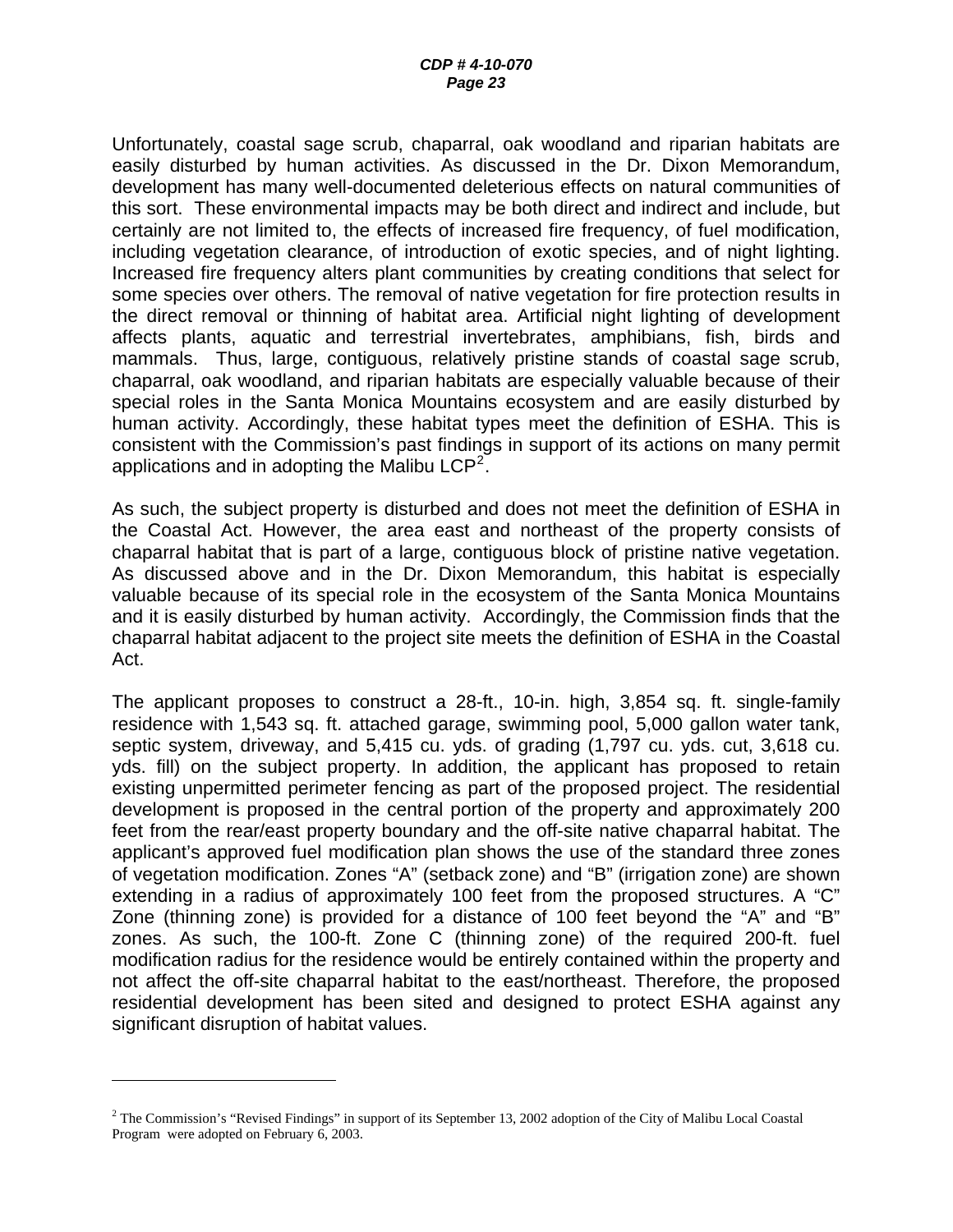The Commission finds that the use of non-native and/or invasive plant species for residential landscaping results in both direct and indirect adverse effects to native plants species indigenous to the Malibu/Santa Monica Mountains area. Direct adverse effects from such landscaping result from the direct occupation or displacement of native plant communities by new development and associated non-native landscaping, and mitigation for that effect was discussed in the previous section. Indirect adverse effects include offsite migration and colonization of native plant habitat by non-native/invasive plant species (which tend to outcompete native species) adjacent to new development. The Commission notes that the use of exotic plant species for residential landscaping has already resulted in significant adverse effects to native plant communities in the Malibu/Santa Monica Mountains area. This sort of impact was not addressed in the prior section. Therefore, in order to minimize adverse effects to the indigenous plant communities of the Malibu/Santa Monica Mountains area that are not directly and immediately affected by the proposed development, the Commission requires that all landscaping consist primarily of native plant species and that invasive plant species shall not be used.

In addition, the Commission has found that night lighting of ESHA areas in the Malibu/Santa Monica Mountains may alter or disrupt feeding, nesting, and roosting activities of native wildlife species. Therefore, the Lighting Restriction condition limits night lighting of the site in general; limits lighting to the developed area of the site; and requires that lighting be shielded downward. Limiting security lighting to low intensity security lighting will assist in minimizing the disruption of wildlife that is commonly found in this rural and relatively undisturbed area and that traverses the area at night.

In addition, the applicant is requesting after-the-fact approval for an existing unpermitted perimeter fence located along the property boundaries. In past permit actions, the Commission has found that perimeter fencing of property located within or adjacent to ESHA would adversely impact the movement of wildlife and has limited new fencing to Zone B of the applicant's fuel modification plan (approximately 100 ft. from approved structures). Moreover, in this case, the subject site is specifically located within a designated Wildlife Corridor pursuant to the certified LUP. Therefore, in order to minimize adverse impacts to wildlife, Special Condition Ten (10) requires that the applicant submit revised plans, for the review and approval of the Executive Director, which delete the existing unpermitted perimeter fencing on the property and limit any new fencing to Zone B (irrigated zone) of the applicant's Fire Department-approved fuel modification plan, which extends 100 feet from the approved residential structure. This change is required to be shown on both the final revised project plans and the final landscaping plan for the project. In addition, Special Condition Fourteen (14) requires that the applicant remove the existing unpermitted perimeter fencing on the site within thirty (30) days of the applicant's receipt of the Certificate of Occupancy for the approved residence from the County of Los Angeles.

The Commission also finds that the amount and location of any new development that could be built in the future on the subject site consistent with the resource protection policies of the Coastal Act is significantly limited by the unique nature of the site and the environmental constraints discussed above. Therefore, the permitting exemptions that apply by default under the Coastal Act for, among other things, improvements to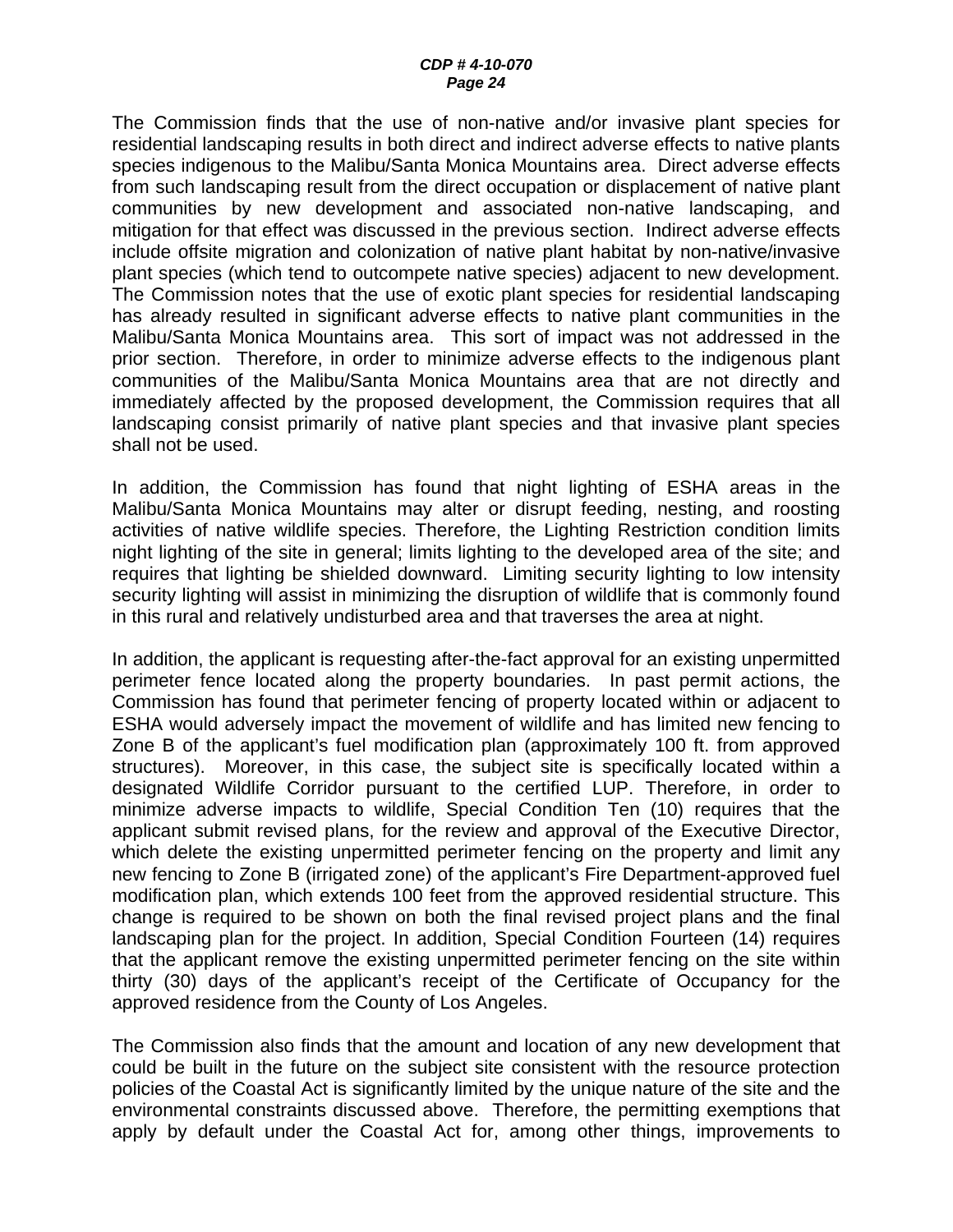existing single family homes and repair and maintenance activities may be inappropriate here. In recognition of that fact, and to ensure that any future structures, additions, change in landscaping or intensity of use at the project site that may otherwise be exempt from coastal permit requirements are reviewed by the Commission for consistency with the resource protection policies of the Coastal Act, the future development restriction is required.

Further, the Commission requires the applicant to record a deed restriction that imposes the terms and conditions of this permit as restrictions on use and enjoyment of the property and thereby provides any prospective purchaser of the site with recorded notice that the restrictions are imposed on the subject property. Finally, in order to ensure that the terms and conditions of this permit are adequately implemented, the Commission conditions the applicant to allow staff to enter onto the property (subject to 24 hour notice to the property owner) to undertake site inspections for the purpose of monitoring compliance with the permit.

The following special conditions are required, as determined in the findings above, to assure the project's consistency with Section 30240 of the Coastal Act:

**Special Condition 5.** Landscaping and Fuel Modification Plans **Special Condition 7.** Lighting Restriction **Special Condition 8**. Future Development Restriction **Special Condition 9.** Deed Restriction **Special Condition 10.** Revised Plans **Special Condition 13.** Site Inspection **Special Condition 14.** Removal of Existing Unpermitted Perimeter Fencing

For the reasons set forth above, the Commission finds that the proposed project, as conditioned, is consistent with Section 30240 of the Coastal Act.

## <span id="page-24-0"></span>**G. UNPERMITTED DEVELOPMENT**

Development has occurred on the subject site without the required coastal development permit which includes the installation of perimeter fencing. Staff has reviewed Commission records and confirmed that the fencing has not previously received a coastal permit from this Commission. This application includes the request for after-thefact approval for the above referenced unpermitted development.

However, for the reasons discussed in detail in the preceding section, **Special Condition Ten (10)** requires the applicant submit plans, for the review and approval of the Executive Director, which delete the existing unpermitted perimeter fencing on the property and limit any new fencing to Zone B (irrigated zone) of the applicant's Fire Department-approved fuel modification plan, which extends 100 feet from the approved residential structure. In addition, **Special Condition Fourteen (14)** requires the applicant to remove the existing unpermitted perimeter fencing on the site within thirty (30) days of the applicant's receipt of the Certificate of Occupancy for the approved residence from the County of Los Angeles.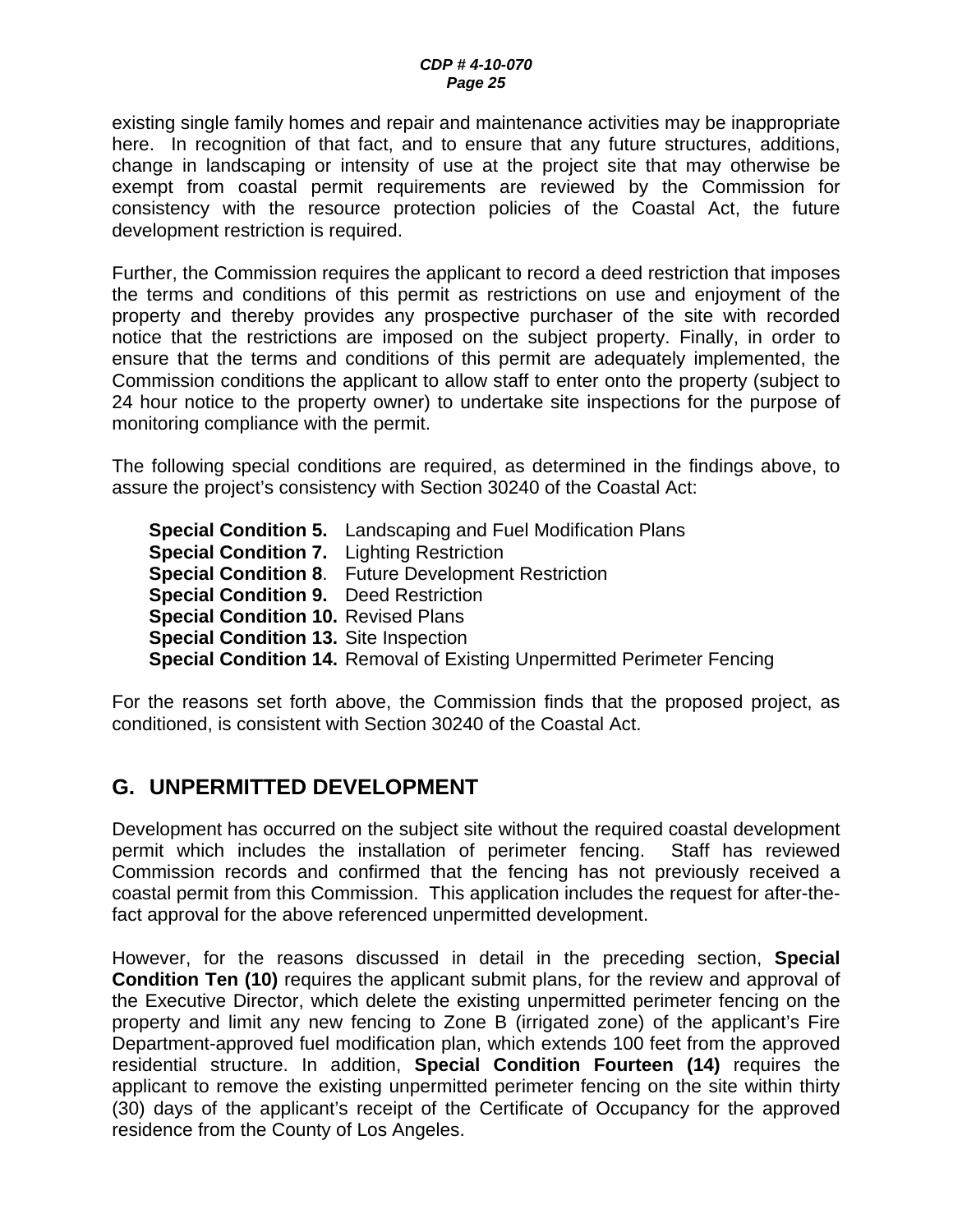In order to ensure that the unpermitted development component of this application is resolved in a timely manner, the Commission finds it necessary to require the applicant to fulfill all of the Special Conditions that are a prerequisite to the issuance of this permit, within 180 days of Commission action. The following special condition is required to assure the project's consistency with all applicable Chapter 3 policies of the Coastal Act:

#### **Special Condition 11**. Condition Compliance

Although development has taken place prior to submission of this permit application, consideration of the application by the Commission has been based solely upon the Chapter 3 policies of the Coastal Act. Approval of this permit does not constitute a waiver of any legal action with regard to any alleged violations nor does it constitute an admission as to the legality of any development undertaken on the subject site without a coastal permit. The Commission's enforcement division will evaluate further actions to address this matter.

## <span id="page-25-0"></span>**H. LOCAL COASTAL PROGRAM (LCP) PREPARATION**

#### Section **30604(a)** of the Coastal Act states that:

a) Prior to certification of the local coastal program, a coastal development permit shall be issued if the issuing agency, or the commission on appeal, finds that the proposed development is in conformity with the provisions of Chapter 3 (commencing with Section 30200) of this division and that the permitted development will not prejudice the ability of the local government to prepare a local coastal program that is in conformity with the provisions of Chapter 3 (commencing with Section 30200).

Section 30604(a) of the Coastal Act provides that the Commission shall issue a Coastal Development Permit only if the project will not prejudice the ability of the local government having jurisdiction to prepare a Local Coastal Program, which conforms to Chapter 3 policies of the Coastal Act. The preceding sections provide findings that the proposed projects will be in conformity with the provisions of Chapter 3 if certain conditions are incorporated into the projects and are accepted by the applicant. As conditioned, the proposed development will avoid or minimize adverse impacts and is found to be consistent with the applicable policies contained in Chapter 3. The following special conditions are required to assure the project's consistency with Section 30604 of the Coastal Act:

#### **Special Conditions 1** through **14**

Therefore, the Commission finds that approval of the proposed development, as conditioned, will not prejudice the County of Los Angeles' ability to prepare a Local Coastal Program for this area which is also consistent with the policies of Chapter 3 of the Coastal Act, as required by Section 30604(a).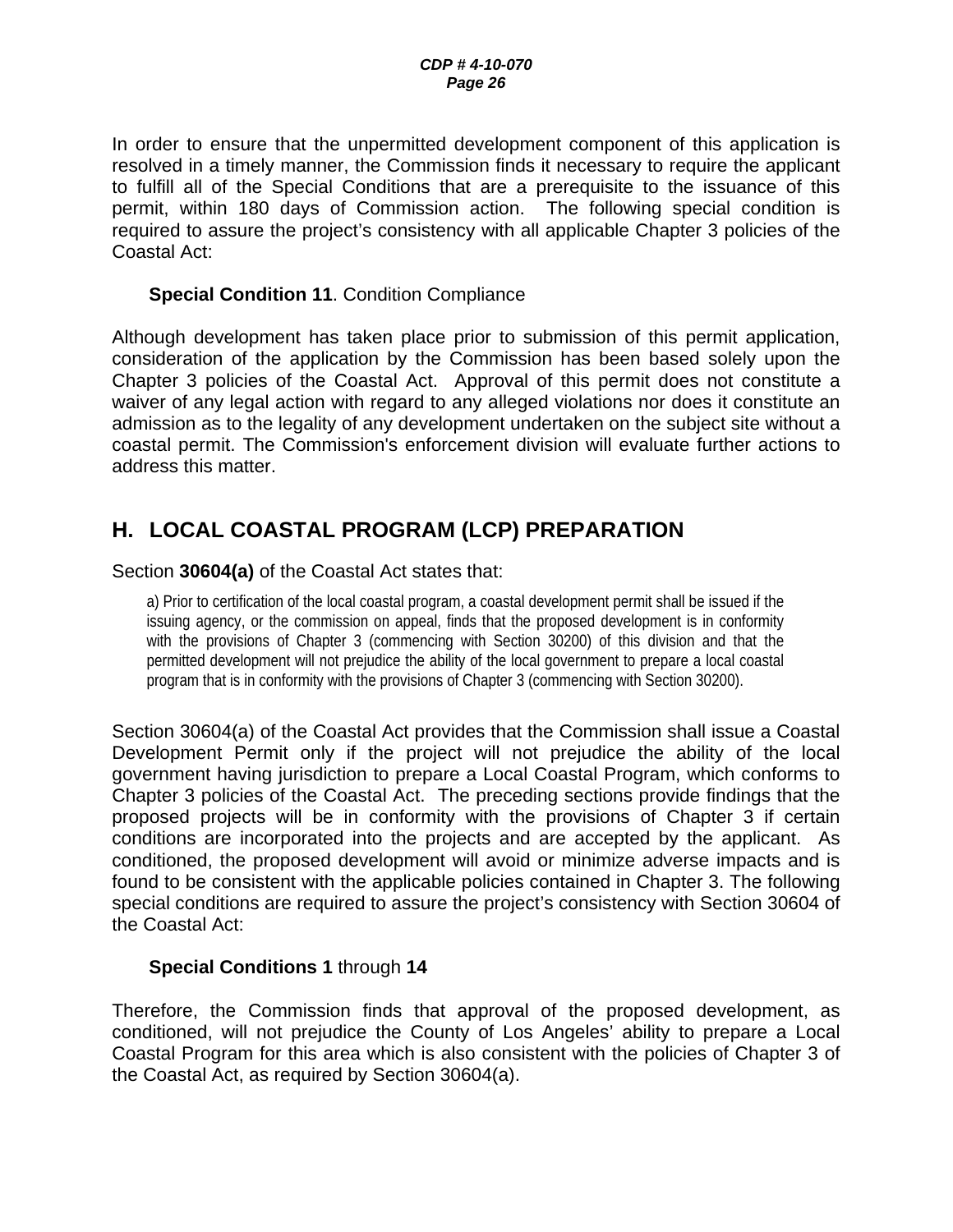## <span id="page-26-0"></span>**I. CALIFORNIA ENVIRONMENTAL QUALITY ACT**

Section 13096(a) of the Commission's administrative regulations requires Commission approval of a Coastal Development Permit application to be supported by a finding showing the application, as conditioned by any conditions of approval, to be consistent with any applicable requirements of the California Environmental Quality Act (CEQA). Section 21080.5(d)(2)(A) of CEQA prohibits a proposed development from being approved if there are feasible alternatives or feasible mitigation measures available which would substantially lessen any significant adverse effect that the activity may have on the environment.

The Commission incorporates its findings on Coastal Act consistency at this point as if set forth in full. These findings address and respond to all public comments regarding potential significant adverse environmental effects of the project that were received prior to preparation of the staff report. As discussed above, the proposed development, as conditioned, is consistent with the policies of the Coastal Act. Feasible mitigation measures, which will minimize all adverse environmental effects, have been required as special conditions. The following special conditions are required to assure the project's consistency with Section 13096 of the California Code of Regulations:

### **Special Conditions 1** through **14**

As conditioned, there are no feasible alternatives or feasible mitigation measures available, beyond those required, which would substantially lessen any significant adverse impact that the activity may have on the environment. Therefore, the Commission finds that the proposed project, as conditioned to mitigate the identified impacts, can be found to be consistent with the requirements of the Coastal Act to conform to CEQA.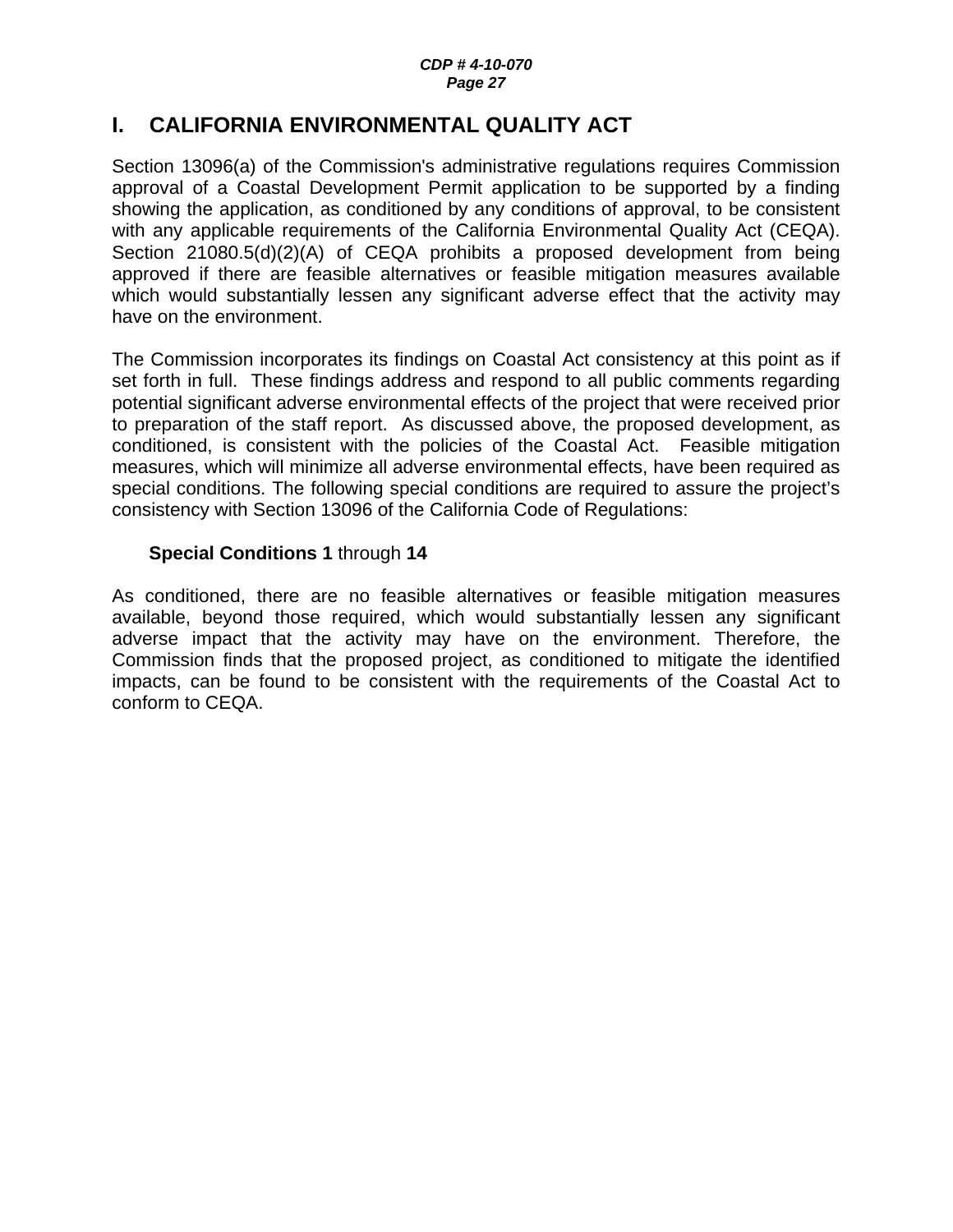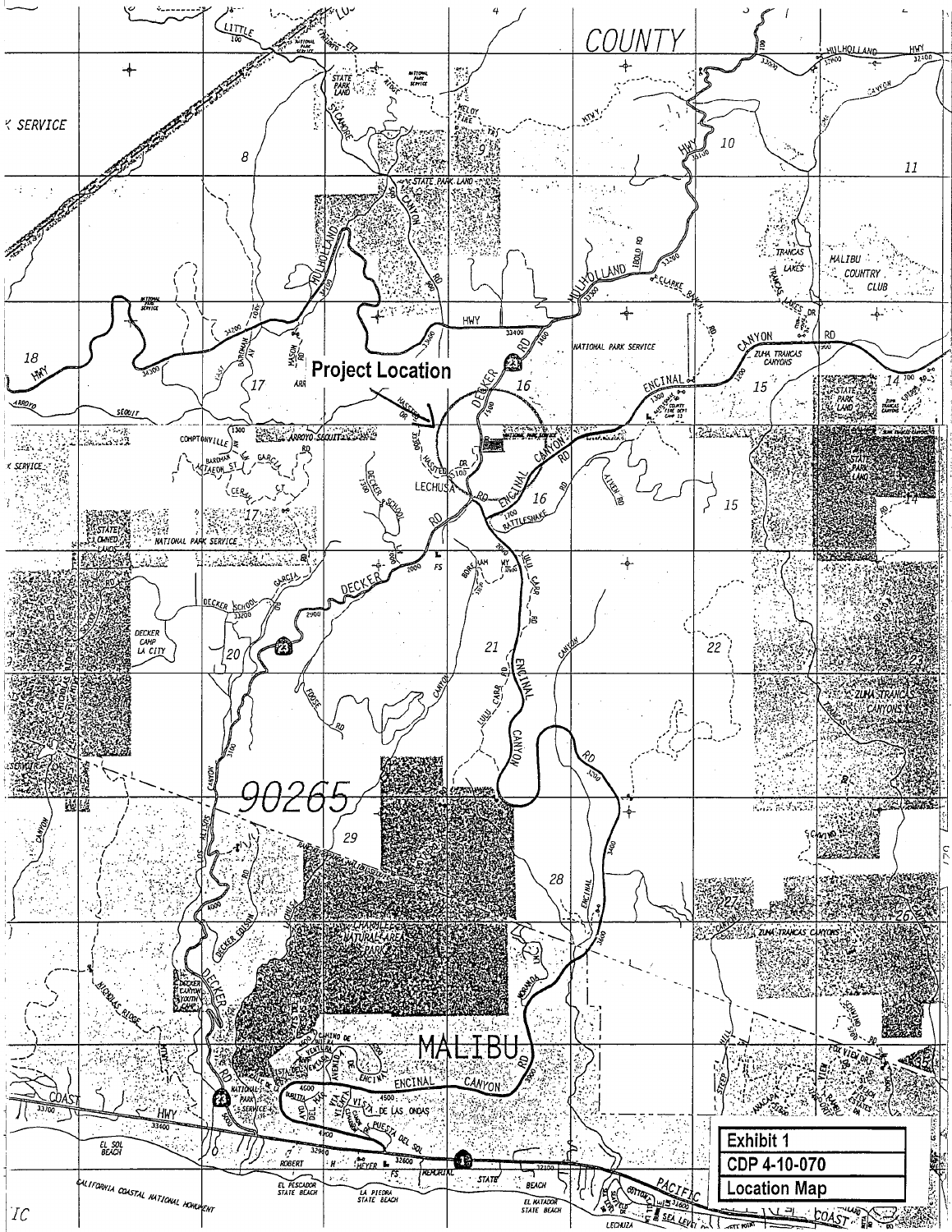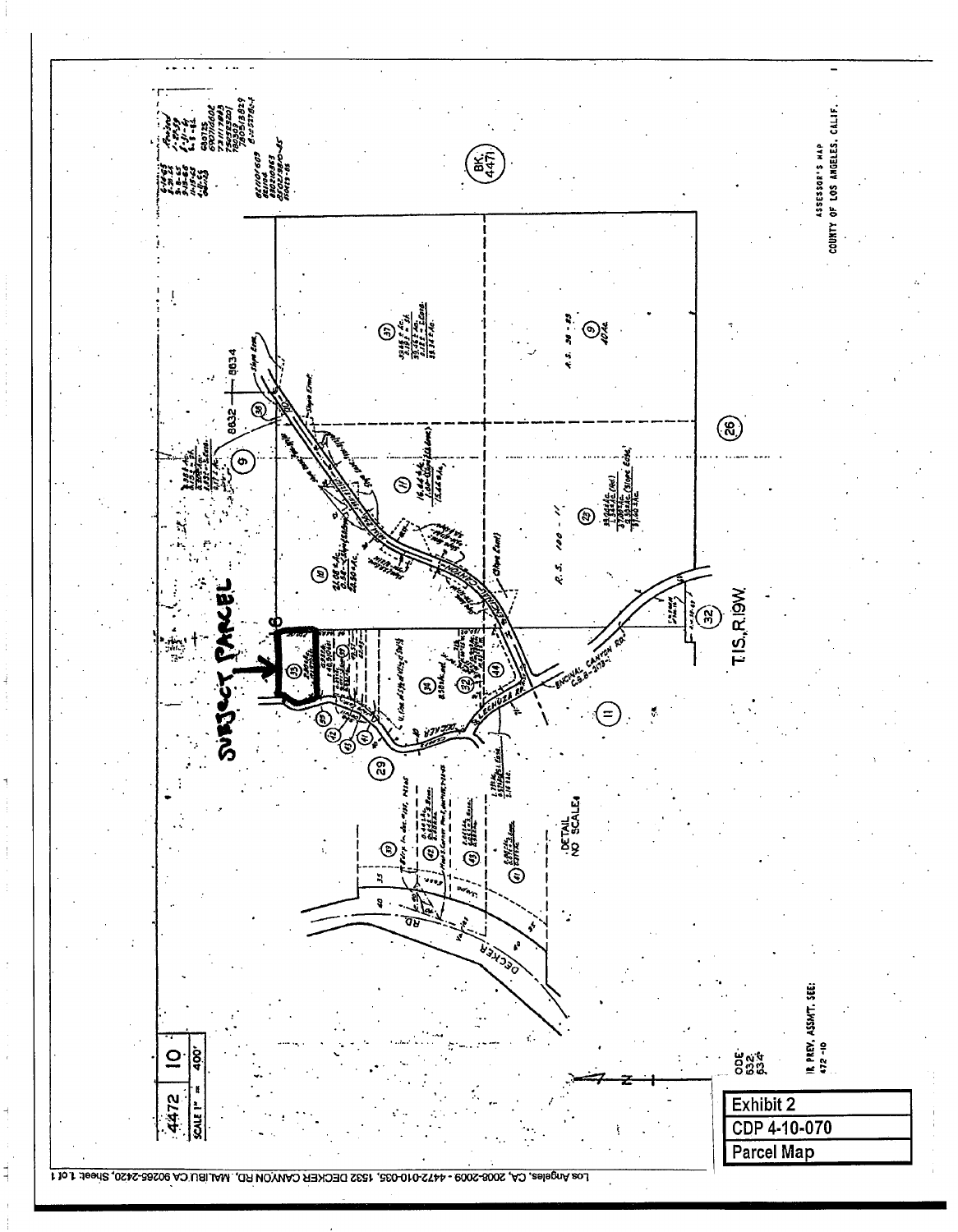

 $\ddot{\phi}$ 

 $\langle \cdot \rangle$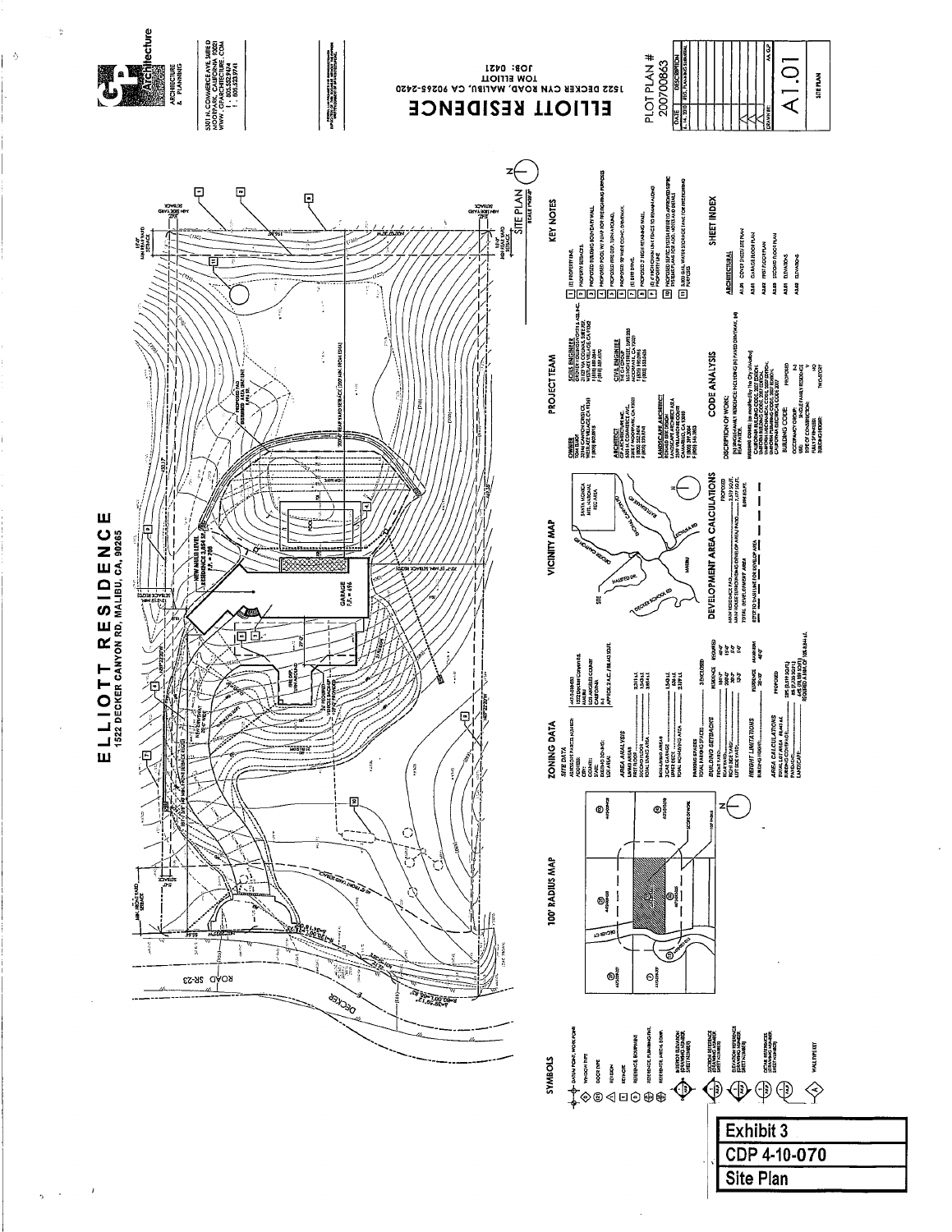![](_page_30_Figure_0.jpeg)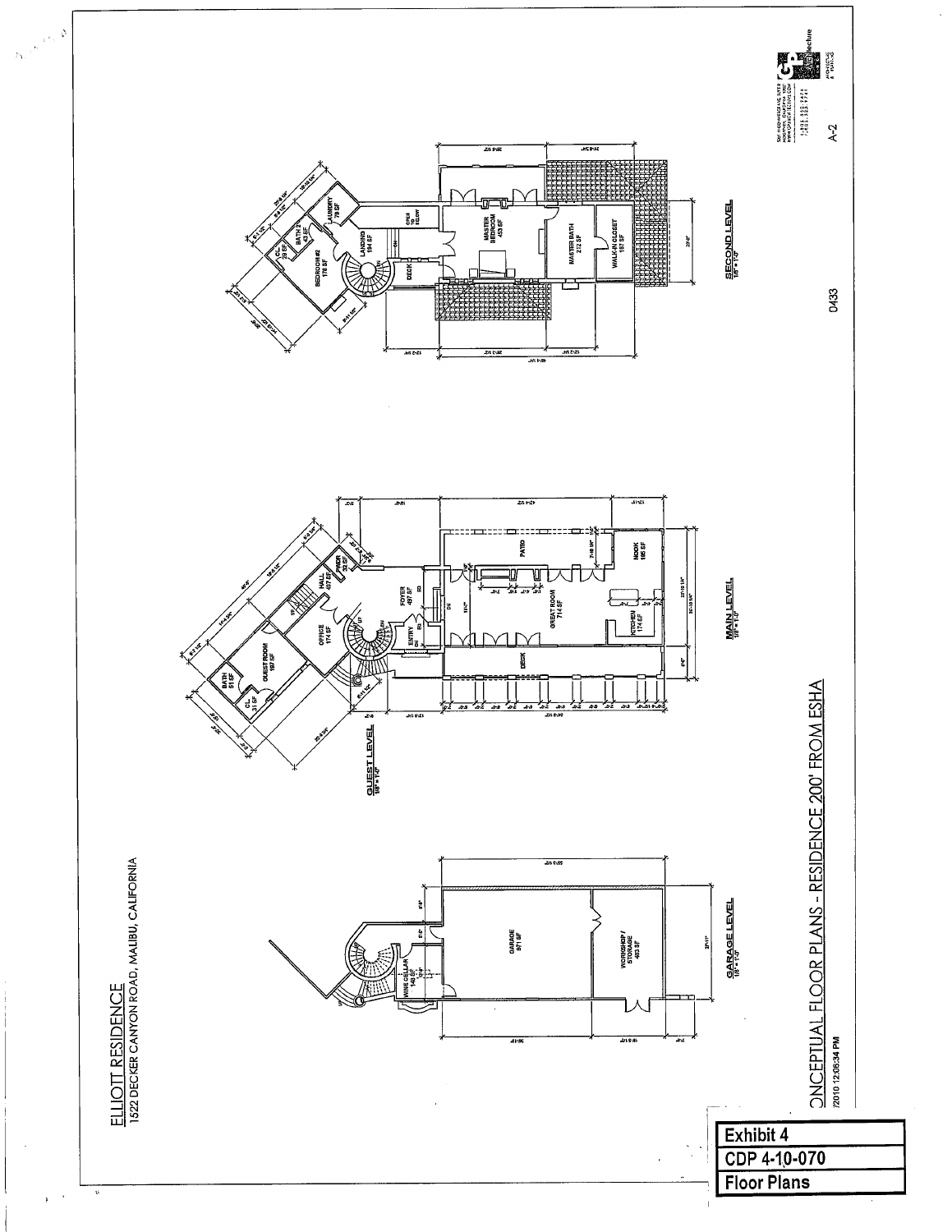![](_page_31_Figure_0.jpeg)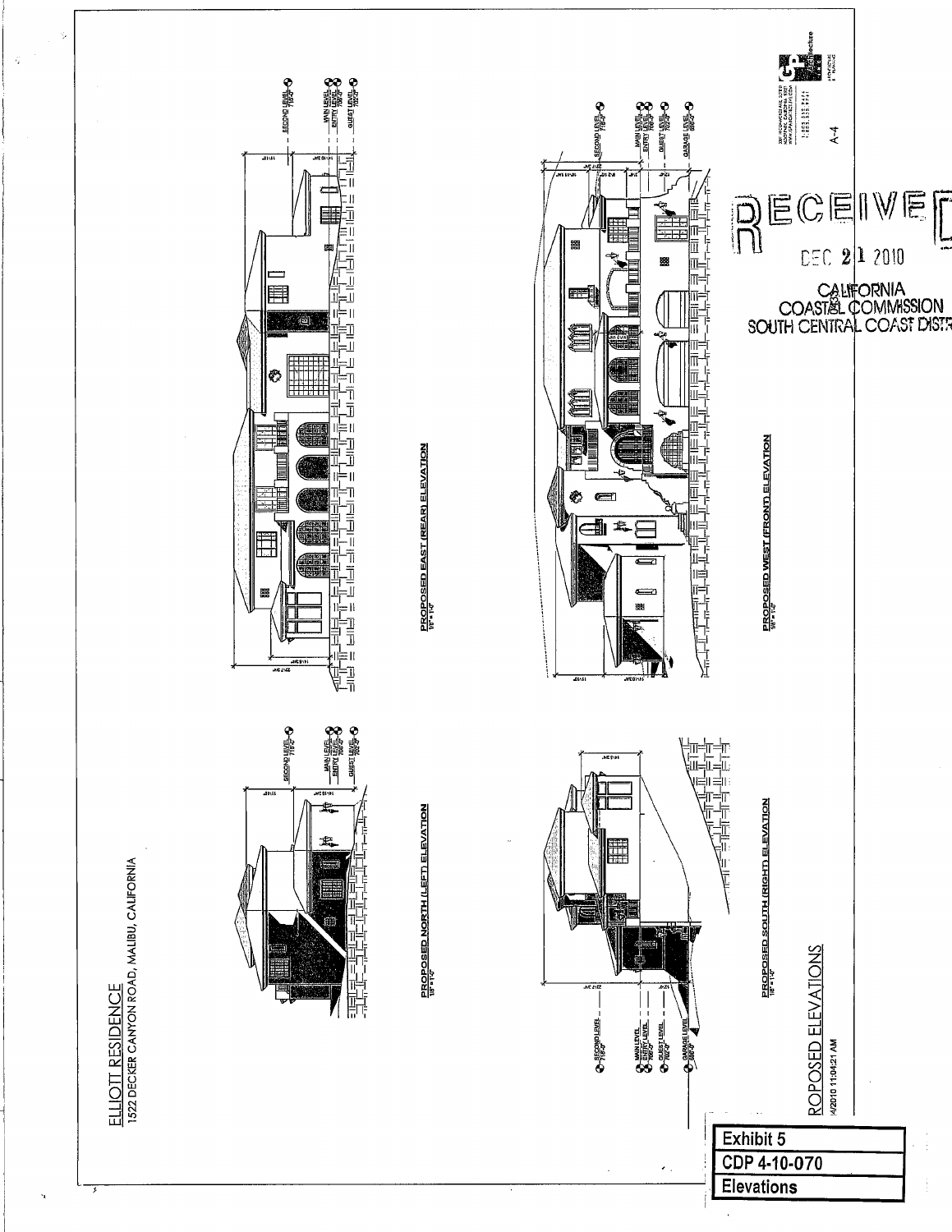![](_page_32_Picture_0.jpeg)

Exhibit 6 4-10-070 Aerial View